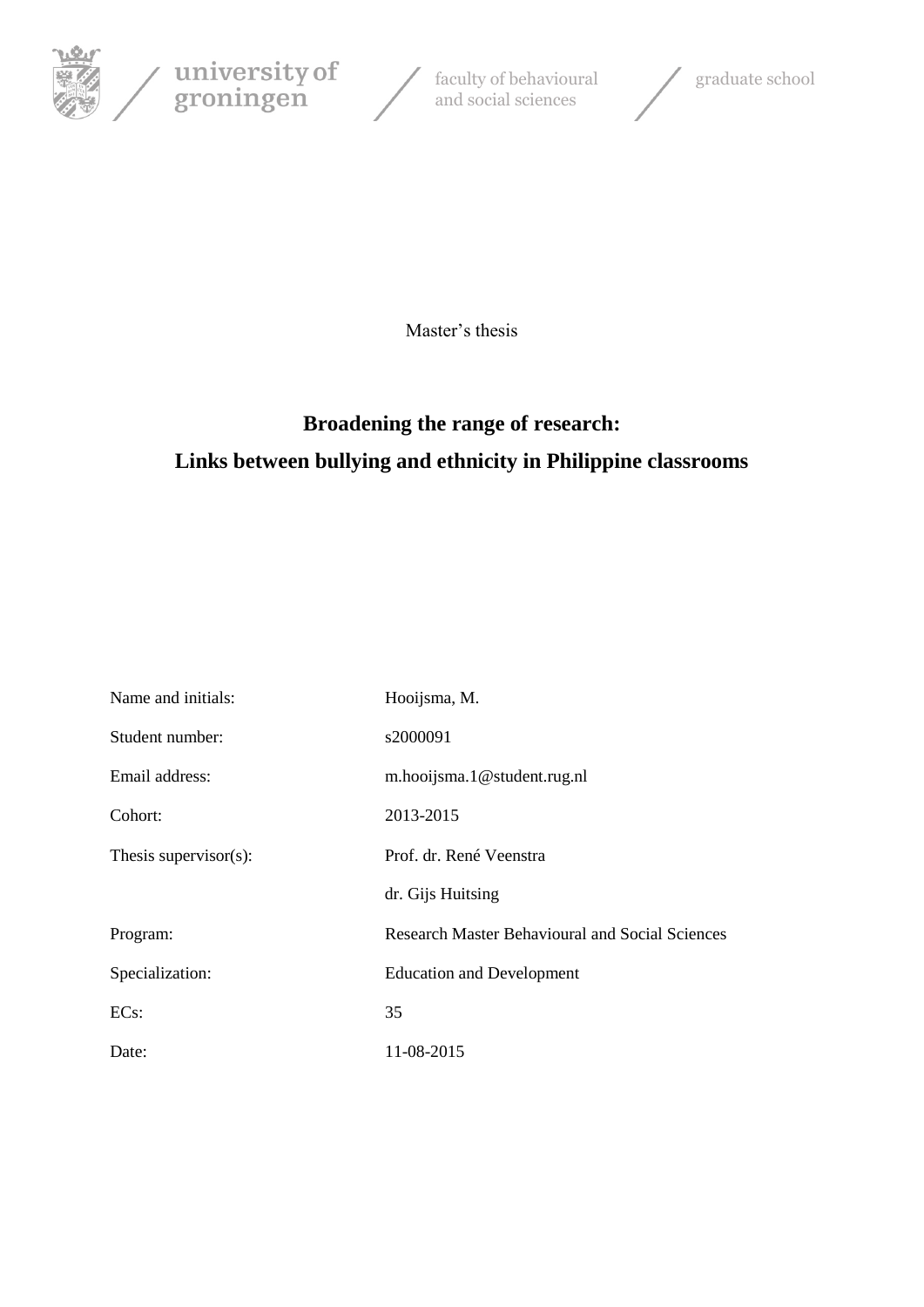# **Abstract**

This study investigated the association between bullying and ethnicity in classrooms in a yet uninvestigated context, the Philippines. Two links between bullying and ethnicity have been studied: the prevalence of cross- and same-ethnic bullying and the prevalence of victims and bullies across ethnic groups. This study analyzed self- and peer-reported data on 424 Philippine children using a dyadic social network approach. Descriptive and social network analyses showed that overall, sameand cross-ethnic bullying were equally common. Children from the societal majority ethnic group were, however, more likely to report same-ethnic bullying, whereas children from societal minority ethnic groups were more likely to report cross-ethnic bullying. In addition, it was found that societal minority ethnic children were more likely to be victims than societal majority ethnic children, whereas no difference was found in the prevalence of bullies across ethnic groups. By investigating the association between bullying and ethnicity in a new and completely different context, this study was able to contribute to the existing body of knowledge and to provide useful insights for future research.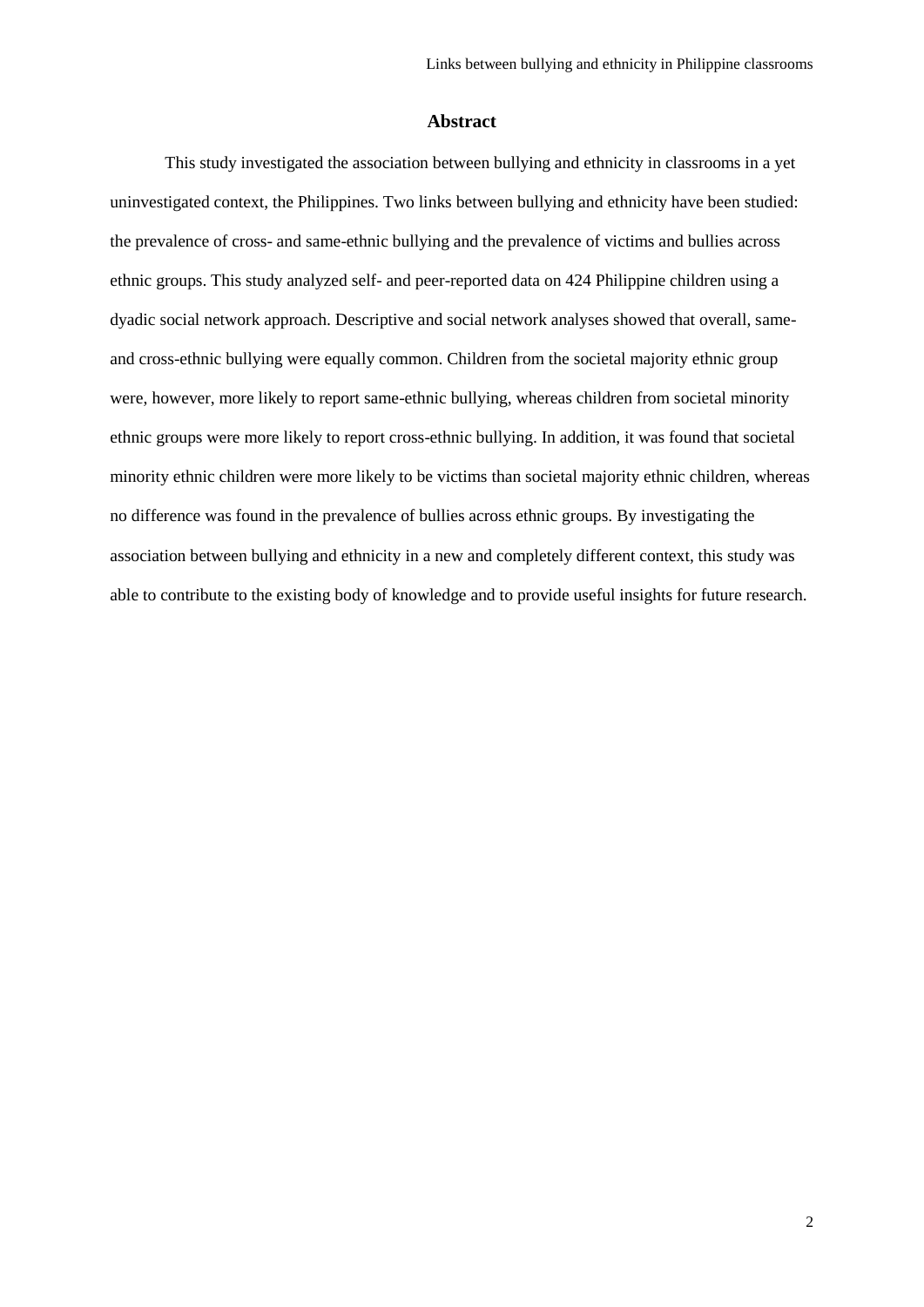# **Introduction**

The association between bullying and ethnicity has already been subject to investigation in several studies (e.g. Hanish & Guerra, 2000; Eslea & Mukhtar, 2000; Tolsma, Van Deurzen, Stark & Veenstra, 2013). Nevertheless, a recent meta-analysis showed that overall patterns of findings on the link between bullying and ethnicity are mixed (Vitoroulis & Vaillancourt, 2015). Some studies found an association between bullying and ethnicity, whereas others did not. Despite recognition that the context of study is likely to be influential and that variation in findings may be explained by cultural and political differences (Durkin, Hunter, Levin, Bergin, Heim & Howe, 2012; Schumann, Craig & Rosu, 2013; Verkuyten & Zaremba, 2005), the range of contexts in which the association between bullying and ethnicity has been investigated is limited. So far, not much is known about the association between bullying and ethnicity in contexts with deeply rooted interethnic tensions and negative interethnic perceptions. The current study adds to the understanding of the association between bullying and ethnicity by investigating this association in a yet uninvestigated context, the Philippines.

Self- and peer-reported data on 424 children in 9 Philippine classrooms were used to investigate the relative prevalence of cross-ethnic and same-ethnic bullying and to investigate the prevalence of bullies and victims across ethnicities. The association between bullying and ethnicity was investigated using a dyadic approach: Who bullies whom? This approach makes it possible to investigate bullying relationships with both dyadic (e.g. whether the bully and the victim are from the same ethnic group) and individual characteristics (e.g. ethnicity of the bully or victim). In addition, this study acknowledged that children are not only arranged in dyads, but may also form triads and more complicated group structures. This study contributes to existing research on the association between bullying and ethnicity by analyzing the data using Exponential Random Graph Models (Robins, Pattison, Kalish & Lusher, 2007), a model to examine complete social networks and take these higher order structures into account.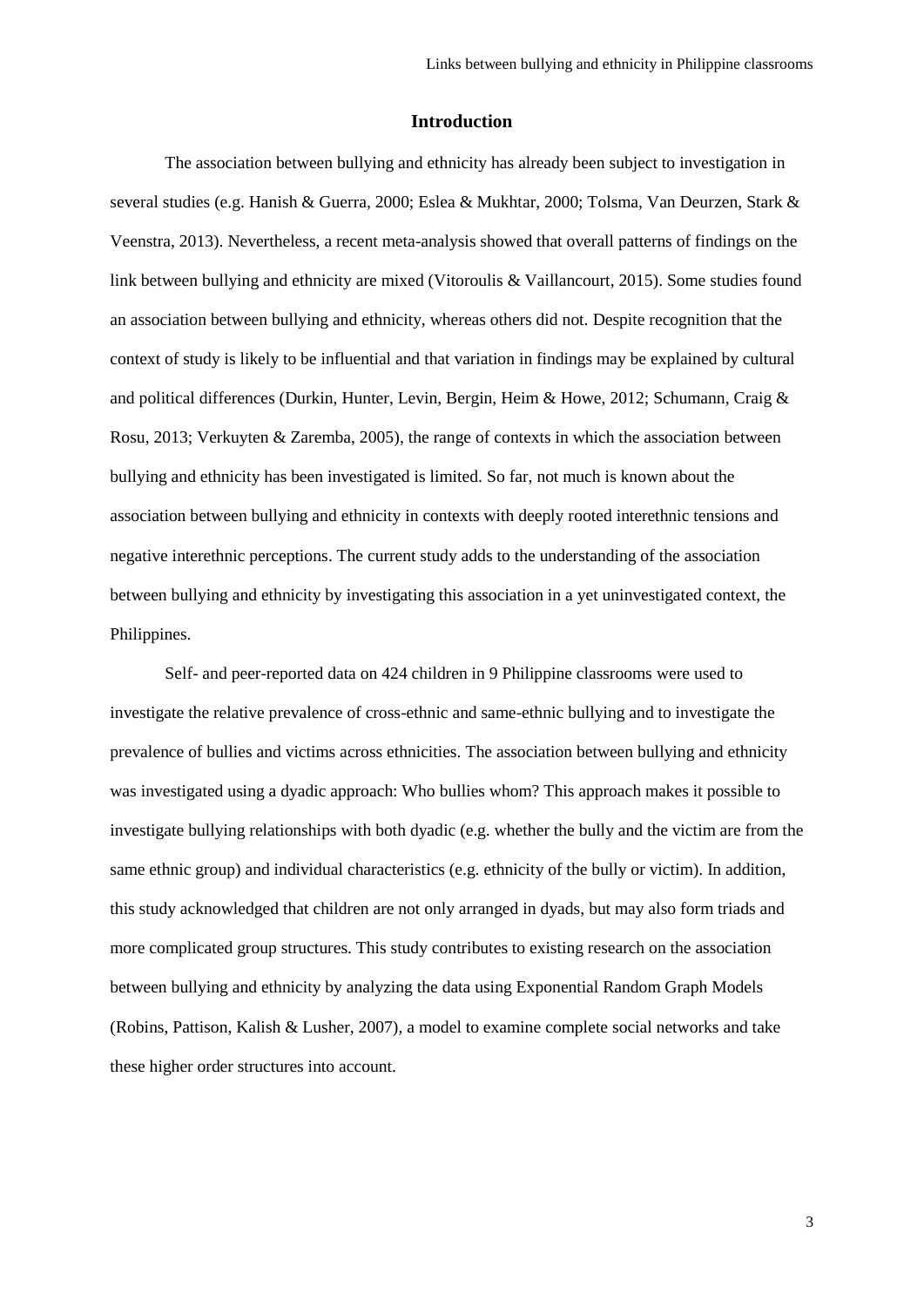# **The Philippines**

This study investigates a specific area of the Philippines, namely Mindanao. Mindanao is the second largest and most southern island of the Philippines. As of the 2010 census, the island has over 20 million inhabitants. It is the most culturally diverse island of the Philippines, with people of different languages, tribes, and ethnicities living together. Mindanao is not only the poorest region of the Philippines, but also a conflict area (Hauser, 2010; Rodil, 1994; Reese & Werning, 2013). Statistics show that between 2011 and 2013, 862 persons died, 973 persons were wounded, and 22,433 families were displaced due to conflicts in the area (BCMS, 2014). The roots of the conflicts lie in land issues but have often resulted in conflicts between different ethnic groups (Vellema, Borras & Jara, 2011).

Mindanao is home to many different ethnic groups which can roughly be categorized in three groups according to their religion and origin: Muslim (often referred to as Moro), Indigenous People (IP, also referred to as Lumad), and Christian. The original inhabitants of Mindanao are the Moro, consisting of 13 different ethnic groups, and the IP, consisting of 18 different ethnic groups (Rodil, 1994). Initially, Moro and IP populations owned the entire land of Mindanao. However, due to land possession, started in American colonial times, and national resettlement from poorer areas in central Philippines, they now possess less than 15 percent of the land of Mindanao. The colonization by the Spanish and Americans has led to several independence wars, carried out by Moro groups. The marginalization and discrimination of the Moro and IP populations has resulted in tensions and armed conflicts between these groups and the Christian settlers. At present, there is a Peace Agreement between one of the Moro groups and the Philippine national government, that would result in an autonomous region with its own basic law. There are, however, some fractions that do not agree with this proposal and continue the fight.

The situation of conflict in Mindanao is likely to have an impact on children in the region and may influence the social relationships in the classroom. Especially Moro and IP children may often feel marginalized and discriminated. Studies investigating the prevalence of bullying in the Philippines have found that between a third and half of the children are being or have been bullied (Ancho & Park, 2013; Fleming & Jacobsen, 2009). Nevertheless, these studies did not take the association between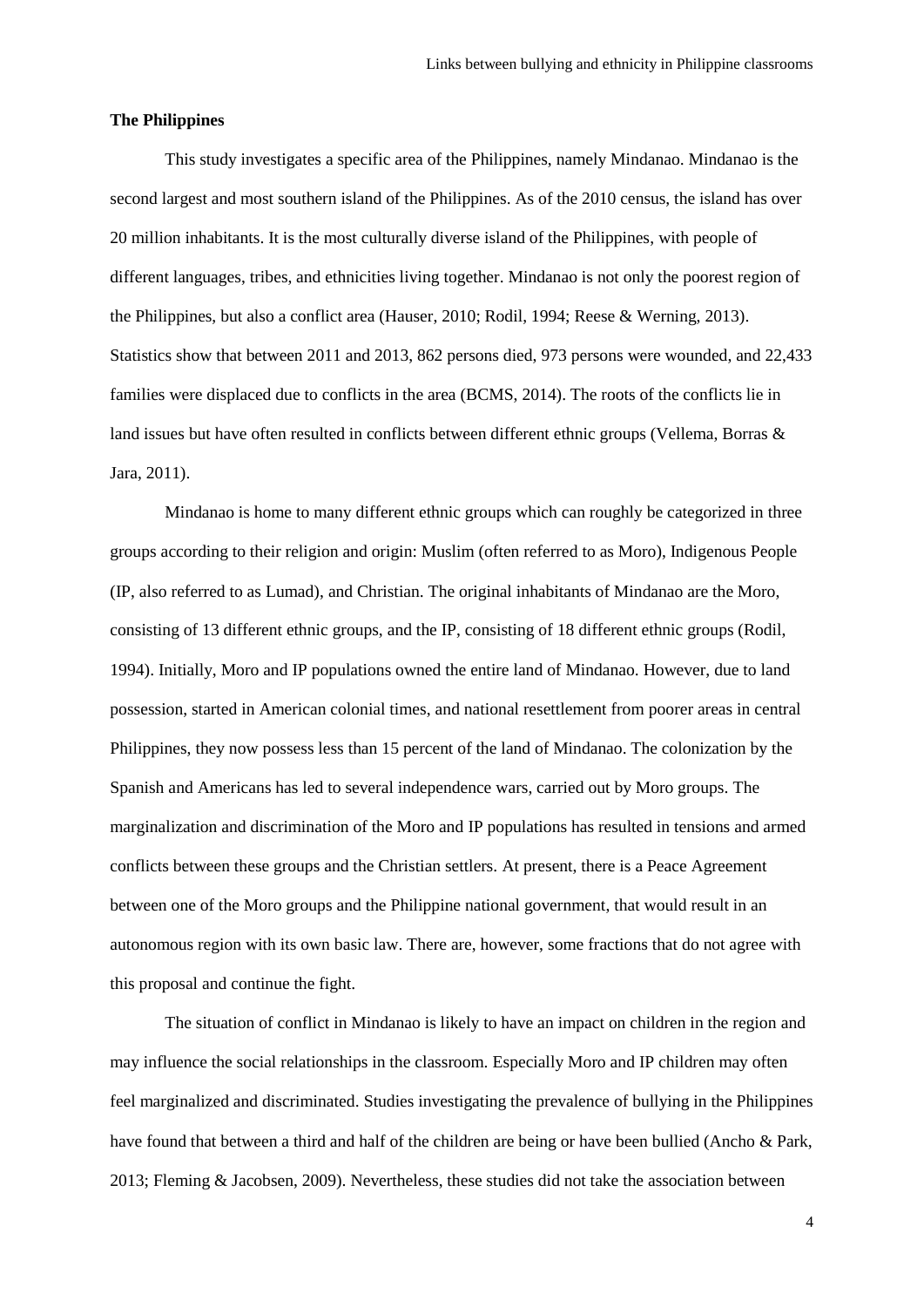bullying and ethnicity into account. Apparently, investigating the association between bullying and ethnicity in Philippine classrooms does not only have a scientific relevance, but also a societal relevance; investigating bullying in a context in which the link between bullying and ethnicity may be vital to the social relationships in the classroom.

# **Same-ethnic bullying versus cross-ethnic bullying**

Bullying in classrooms can occur both between same-ethnic and cross-ethnic children. It is, however, assumed that cross-ethnic bullying is more common than same-ethnic bullying. Social identity theory (Tajfel, 1970) states that individuals have a sense of social identity and belongingness to a certain in-group. This sense of identity and belongingness leads to an in-group bias, indicating that individuals prefer members of their own group over members of out-groups (Brewer & Silver, 1978; Tajfel, 1982). Intergroup conflict theory (Sherif, 1966; Tajfel, 1982) argues that this in-group bias enhances the development of prejudiced behavior that favors the in-group and discriminates against out-groups. Prejudices are an important predictor of hostile behavior (Schulz & Six, 1996), such as bullying. This in-group bias is therefore likely to lead to less negative relationships between members of the same group and to more negative relationships between members of different groups. Group differentiation can be based on several factors, including ethnicity (Abrams, Rutland & Cameron, 2003; Barrett, 2007; McPherson et al., 2001; Phinney, Jacoby & Silva, 2007; Sabatier, 2008). Research has shown that children already develop a strong in-group bias based on ethnicity by the third grade (Doyle & Aboud, 1995).

It is hypothesized that *bullying is more common between children of different ethnic groups than between children of the same ethnic group* (H1).

Children in multicultural societies interact with members of other ethnic groups from an early age. The issue of same- and cross-ethnic bullying is therefore especially relevant to children living in multicultural societies, such as the Philippines. Two theories can be applied to the prevalence of sameand cross-ethnic bullying in multicultural societies. First, following intergroup conflict theory (Sherif, 1966; Tajfel, 1982), it could be argued that children in multicultural societies have an even more pronounced tendency to favor the in-group. Second, the contact hypothesis (Allport, 1954; Pettigrew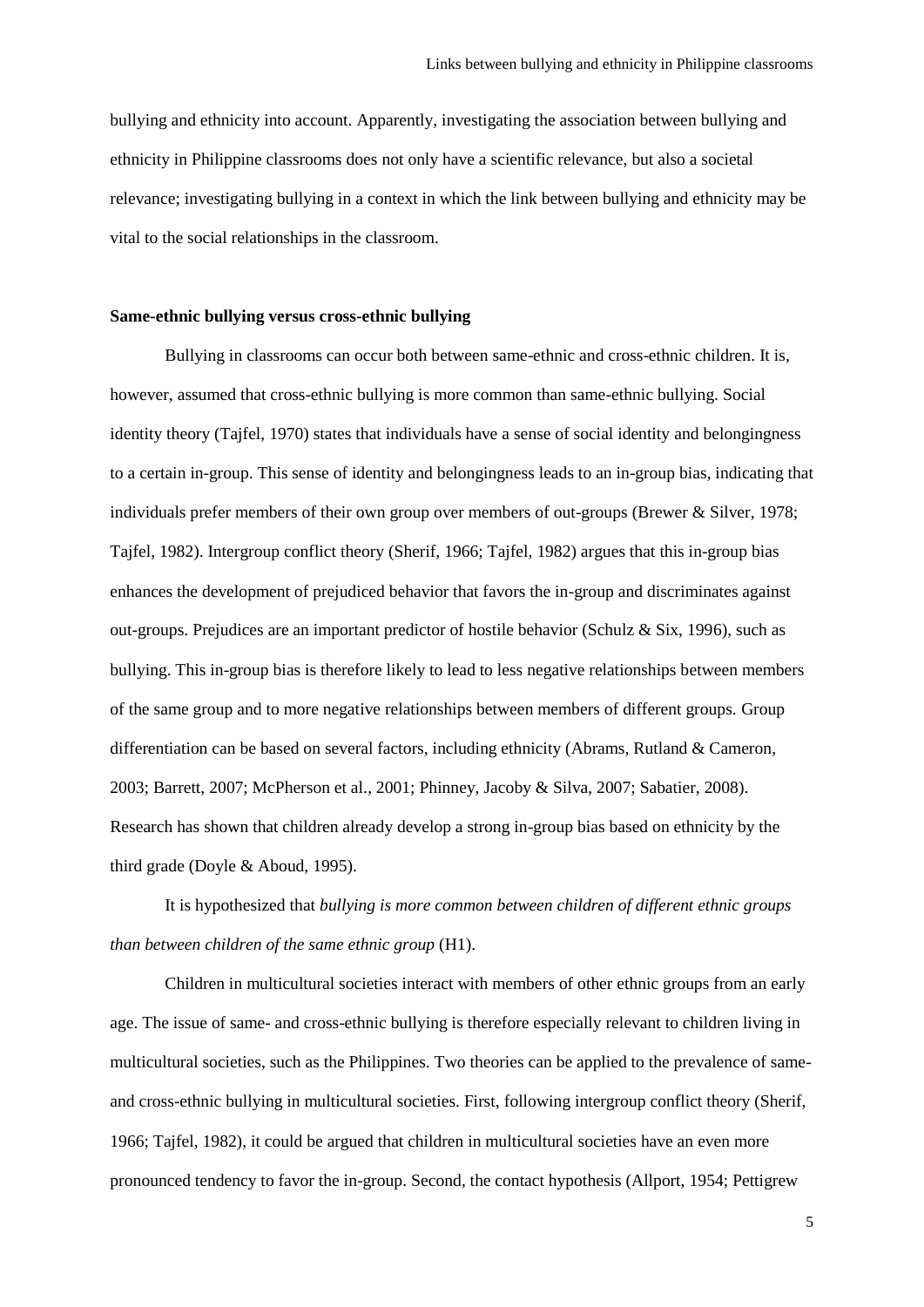& Trop, 2006) states that interethnic contact leads to positive interethnic perceptions, suggesting that children in multicultural societies have a lower in-group bias. For the specific context of the Philippines, in which interethnic tensions and negative interethnic perceptions are deeply rooted in society, it could be expected that children have a pronounced tendency to favor the in-group in classrooms. Previous research has largely been conducted in Western societies with interethnic tensions and perceptions that are incomparable to the situation in the Philippines, it could therefore be expected that bullying in Philippine classrooms is even more likely to be cross-ethnic than what has already been found in previous research.

# **Prevalence of victims and bullies across ethnic groups**

The likelihood of being involved in bullying others or being victimized has also been argued to differ across ethnic groups (Tolsma et al., 2013; Verkuyten, 2003; Tippett, Wolke & Platt, 2013). One of the arguments in favor of this difference is that children's norms of bullying vary across ethnic groups (Verkuyten, 2003). Nevertheless, findings on the prevalence of victims and bullies across ethnic groups discussed in a recent meta-analyses are mixed (Vitoroulis & Vaillancourt, 2015). Some studies found that the level of victimization and bullying varied with ethnicity (e.g. Hanish & Guerra, 2000; Tippett et al., 2013; Tolsma et al., 2013), whereas others did not find a difference in the prevalence of victims and/or bullies across ethnic groups (e.g. Moran, Smith, Thompson & Whitney, 1993; Tolsma et al., 2013).

An important factor in the association between bullying and ethnicity may be the different status of ethnic groups in society (i.e. whether ethnic groups have a majority or minority status in society). Following social misfit theory (Wright, Giammarino & Parad, 1986), it could be assumed that children from minority ethnic groups are more likely to be victimized than children from the majority ethnic group because their behaviors and characteristics differ from what is normative in the dominant group in society (Eslea & Mukhtar, 2000; Vitoroulis & Vaillancourt, 2015). Studies taking ethnic groups' societal status into account, however, did not find clear-cut results (Vitoroulis & Vaillancourt, 2015). It could be argued that the context of study is influential and that the variation in findings can be explained by cultural and political differences. It is likely that ethnic groups' societal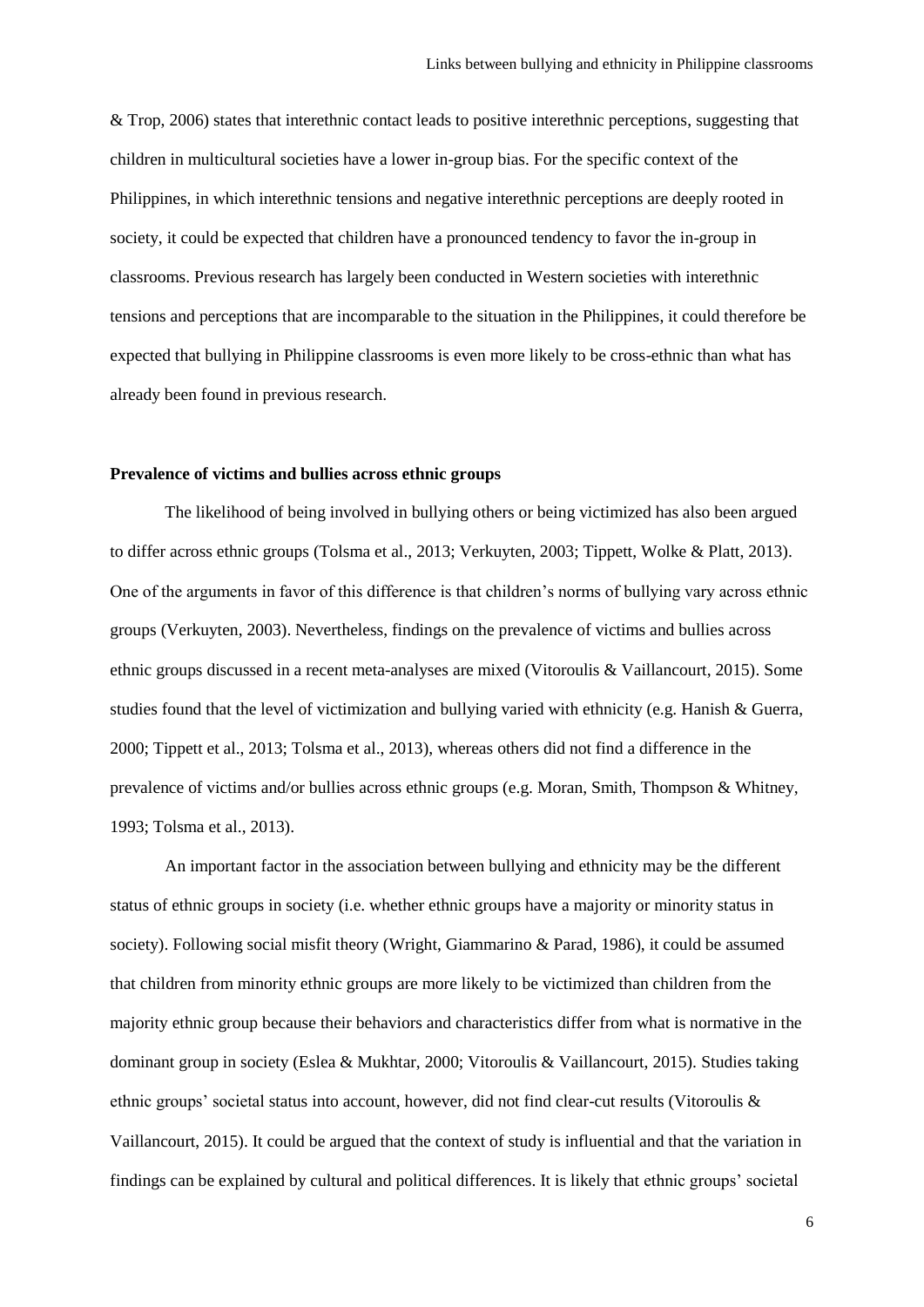status has a larger influence on the association between bullying and ethnicity in classrooms in a context in which differences between majority and minority ethnic groups play an important role in society than in a context in which these differences are not important or even absent.

The present study will investigate the prevalence of victims and bullies across ethnic groups by looking at ethnic groups' societal status. It is hypothesized that *children from societal minority ethnic groups are more likely to be victims than children from the societal majority ethnic group* (H2). In addition, it is hypothesized that *children from the societal majority ethnic group are more likely to be bullies than children from societal minority ethnic groups* (H3).

#### **Individual characteristics in bullying**

This study controls for several individual characteristics of bullies and victims known from previous research to be associated with bullying. The first is gender. Previous research has found that boys are more often bullies than girls (e.g. Scheithauer, Hayer, Petermann & Jugert, 2006; Tippett et al., 2013), that girls are more likely to be victimized than boys (e.g. Veenstra, Lindenberg, Oldehinkel, De Winter, Verhulst & Ormel, 2005; Scheithauer et al., 2011), and that cross-gender bullying is less likely than same-gender bullying (e.g. O'Brien, 2011). Second, this study will control for children's popularity in the classroom. Bullying has been found to be positively associated with popularity (Olweus, 1993; Sijtsema, Veenstra, Lindenberg & Salmivalli, 2009). Third, children with fewer friends are more likely to be victimized than children with more friends (Ladd, Kochenderfer & Coleman, 1997; Sainio, Veenstra, Huitsing & Salmivalli, 2011).

### **Social network approach**

Children's bullying relationships in the classroom are interdependent. The formation of such bullying relationships does not only depend on children's characteristics (such as ethnicity), behaviors, and already established bullying relationships, but also on the existence of other relationships in the classroom. For example, bullies will be more likely to target victims who are already bullied (Huitsing, Snijders, Van Duijn & Veenstra, 2014). In addition, bullying relationships can be analyzed at different levels. First, they can be analyzed at the individual level, for example to investigate the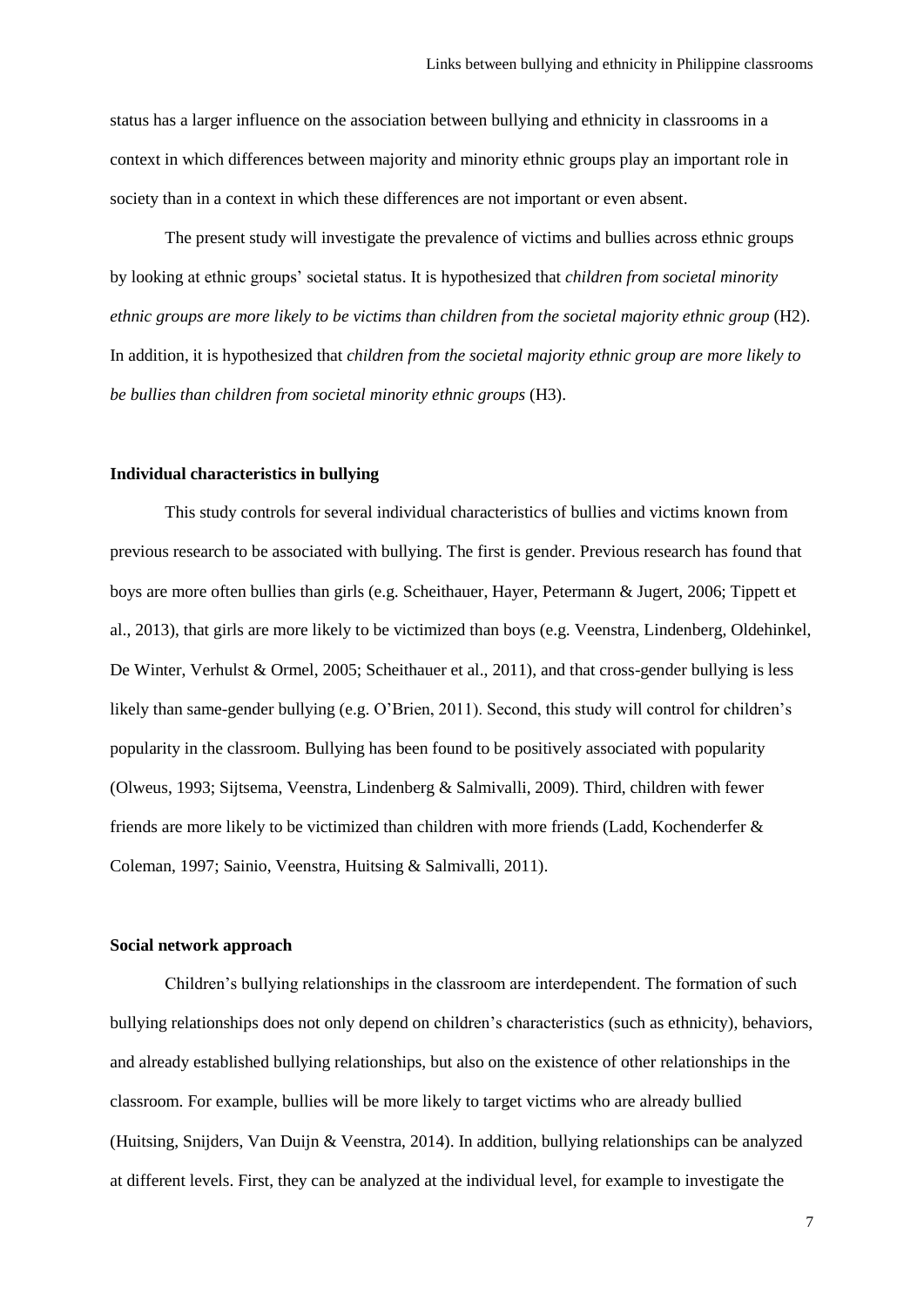likelihood of being victimized for children from a certain ethnic group. Second, bullying relationships can be analyzed on the dyadic level, i.e. a pair of children and the ties between them. Finally, bullying relationships can be analyzed at a higher-order level, i.e. relationships between three or more children. By investigating the link between bullying and ethnicity through a social network perspective, this study is able to take these different levels and the interdependency of bullying relationships into account.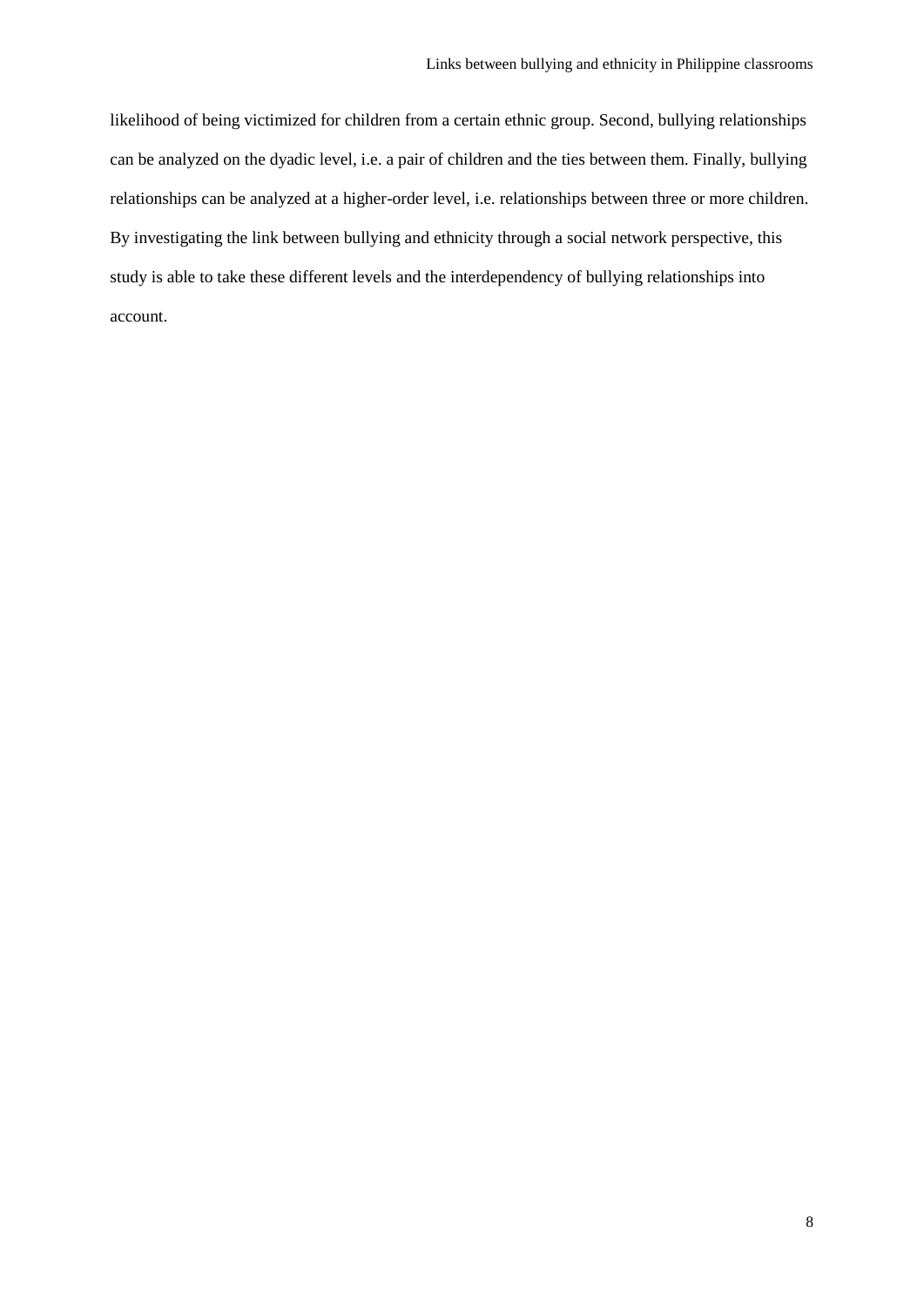### **Method**

# **Data and participants**

To investigate the association between bullying and ethnicity, this study analyzed data collected for the Respect Education Program Effectiveness Research. This research project, conducted by the Mindanao State University in close collaboration with the University of Groningen, was requested by Cordaid Child & Development and the Respect Education Foundation and aimed to study the effectiveness of the Respect Education Program in Mindanao. The Respect Education Program<sup>1</sup> is an intervention aiming to contribute to a tolerant learning environment by organizing activities in which children learn the meaning of respect for themselves and each other.

The data collected for the Respect Education Program Effectiveness Research includes data on 1298 children in 40 schools (95 classes, grade 4 to 8) in the Southern Philippines. All data have been collected using paper-and-pencil questionnaires that children filled out during regular school hours and was administered by data collectors who were provided with detailed instructions. In total, two waves were conducted, one before the implementation of the Respect Education Program (June-July 2014) and one after the implementation (February-March 2015). In addition, two types of questionnaires were used, a basic questionnaire and a social network questionnaire. In 83 classes, ten randomly selected children per class were asked to complete the basic questionnaire during both waves of data collection, in two other classes, five randomly selected children per class were asked to complete the basic questionnaire during both waves (840 children in total). In the remaining ten classes, all children (458 children in total) were asked to complete a social network questionnaire during the first wave of data collection and to complete both the basic and the social network questionnaire during the second wave of data collection. In the basic questionnaire, children answered questions about their demographic profile (e.g. gender, date of birth, ethnicity), intra- and interpersonal characteristics (e.g. well-being, relationship with the teacher), bullying and victimization, world citizenship (e.g. attitudes towards children from different cultures), and social classroom climate. In the social network questionnaire, children were asked to nominate classmates on eight questions: (1) Which classmates

l

<sup>&</sup>lt;sup>1</sup> www.respecteducation.me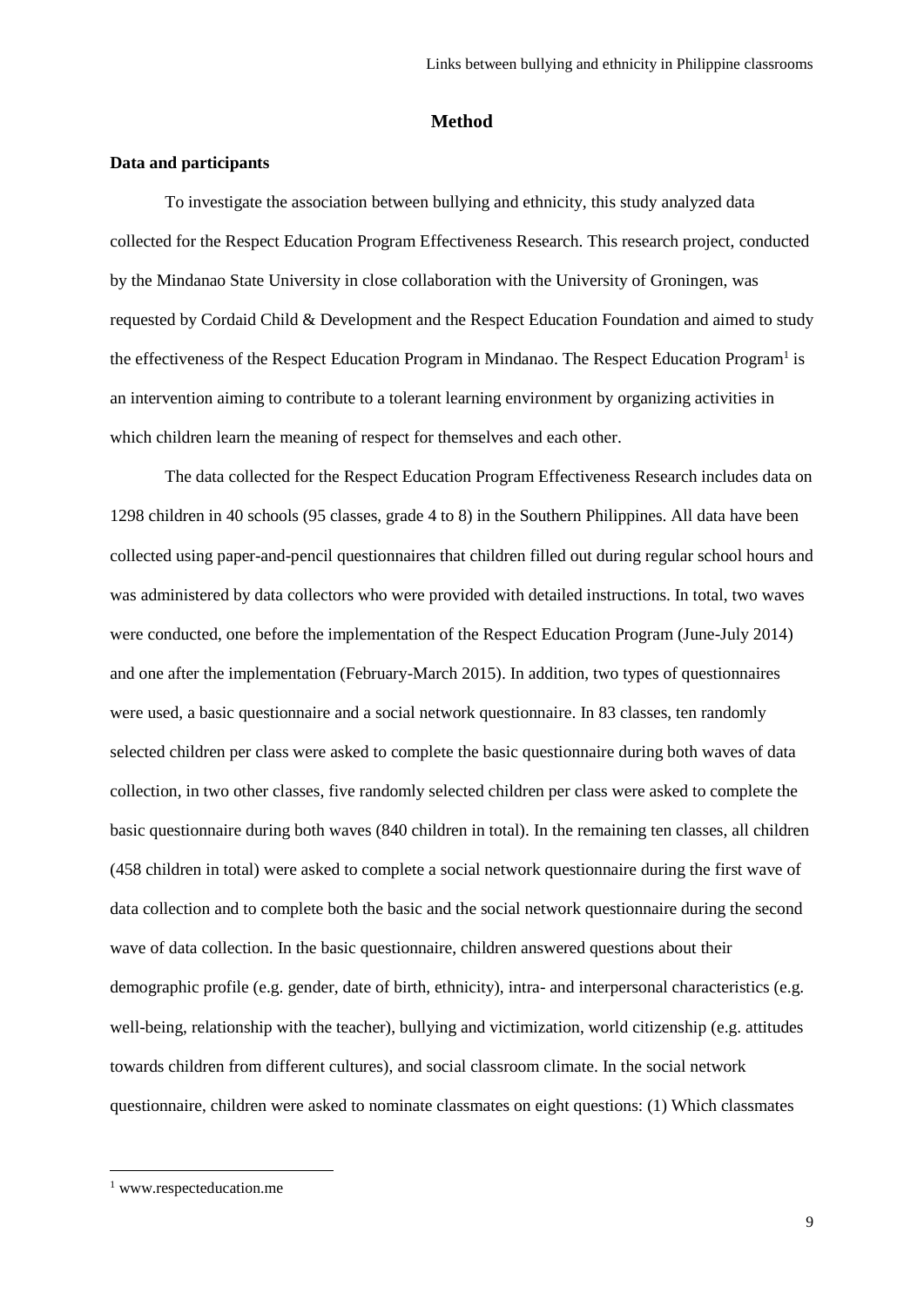do you like?, (2) Which classmates do you dislike?, (3) Which classmates are your best friends?, (4) Who are the most popular children in your class?, (5) Who of your classmates always starts bullying you?, (6) Who of your classmates always joins the bully or is always there when the bullying takes place?, (7) Who defends you when you are bullied?, and (8) Who have you bullied?.

This study used the social network data collected during the first wave and the associated basic data collected during the second wave. As mentioned, ten classes participated in the social network part of this research project. Only nine of these classes were included in the present study (seven elementary school classes and two high school classes). The tenth class was not included because the school had to close between the two waves of data collection. Therefore, no data from the basic questionnaire was available for the children in this class. This study included 424 children (54% boys). Social network data was missing for 35 children (8.3%) due to absence during the first wave of data collection. On the class level, the percentage of missingness on the social network data ranges between 0% to 26.2% ( $M = 7.8$ %; st.dev. = 9.1). The percentage of missing data for the basic questionnaire differed per variable and will therefore be specified per variable analyzed in this study.

# **Operationalization**

**Bullying.** *Bullying behavior* was measured using two peer nomination questions from the social network questionnaire. The first question looks at bullying from the perspective of the victim: 'Who of your classmates always starts bullying you?'. The second question looks at bullying from the perspective of the bully: 'Who have you bullied?'. Children were presented with a list of names of all classmates and were asked to nominate the classmate(s) to which the questions applied.

**Ethnicity.** *Ethnic groups' societal status* was measured using the question 'What is your ethnicity?' from the basic questionnaire. Six response options were provided, (1) B'laan, (2) Cebuano, (3) Ilonggo, (4) Maguindanaon, (5) Tagakaolo, and (6) Other, please specify. In total, this sample consists of children from 16 different ethnic backgrounds. Detailed categorization is likely to result in sparsely filled ethnic categories and in a considerable loss of degrees of freedom. The different ethnic groups can be organized into three groups based on origin and religion. The first group, Christians, consists of: Cebuano, Bisaya, Dabawenyo, Ilonggo, Suriganaon, Tagalog, and Waray. The second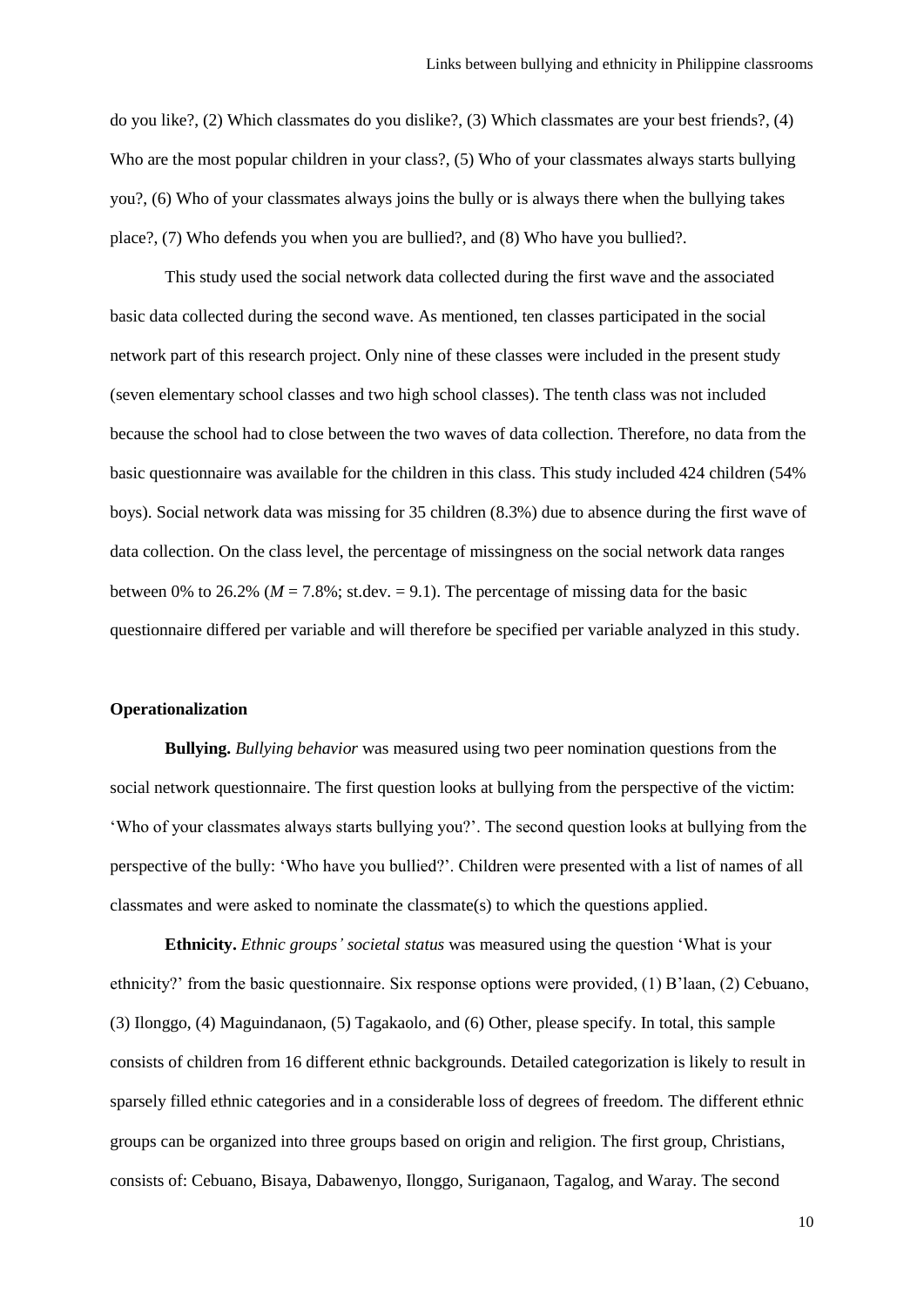group, Moros, consists of: Maguindanaon, Maranao, and Tausug. The third group, IPs, consists of: Bagobo, B'laan, Mandaya, Manobo, and Tagakaolo. The ethnicity of one respondent, Chinese, does not fit this categorization and has therefore been coded as missing. In total, there were 25 missing values (5.9%). In the present study, the three ethnic groups are organized according to their societal status. The first group, societal majority, consists of all Christian ethnic groups. The second group, societal minority, consists of all Moro and IP ethnic groups. Table 1 shows the proportional distribution of societal status. In addition, Table 5 in Appendix 1 gives the proportional distributions of societal status per classroom.

**Control variables.** *Gender* was measured using the question 'Are you a boy or a girl?' from the basic questionnaire. Boys were coded 0 and girls were coded 1. There were no missing values on this variable. Table 1 shows the proportional distribution of gender. Table 5 in Appendix 1 gives the proportional distribution of gender per classroom.

*Perceived popularity* was measured using the peer nomination question 'Who are the most popular children in your class?'. Children were presented with a list of names of all classmates and were asked to nominate the ones whom they considered being popular. Popularity has been operationalized as a percentage represented by the nominations each child received from the possible number of nominations they could receive (referring to the number of classmates minus the classmates absent during data collection). Table 1 shows the descriptive statistics of this variable.

The number of *friends* was measured using the peer nomination question 'Which classmates are your best friends?'. Children were presented with a list of names of all classmates and were asked to nominate the ones with whom they were best friends. The number of friends has been operationalized as a percentage represented by the nominations each child received from the possible number of nominations they could receive (referring to the number of classmates). Table 1 shows the descriptive statistics of this variable.

# **Analytical strategy**

The link between bullying and ethnicity has been analyzed using descriptive analyses and Exponential Random Graph Models. First, both links between bullying and ethnicity, the prevalence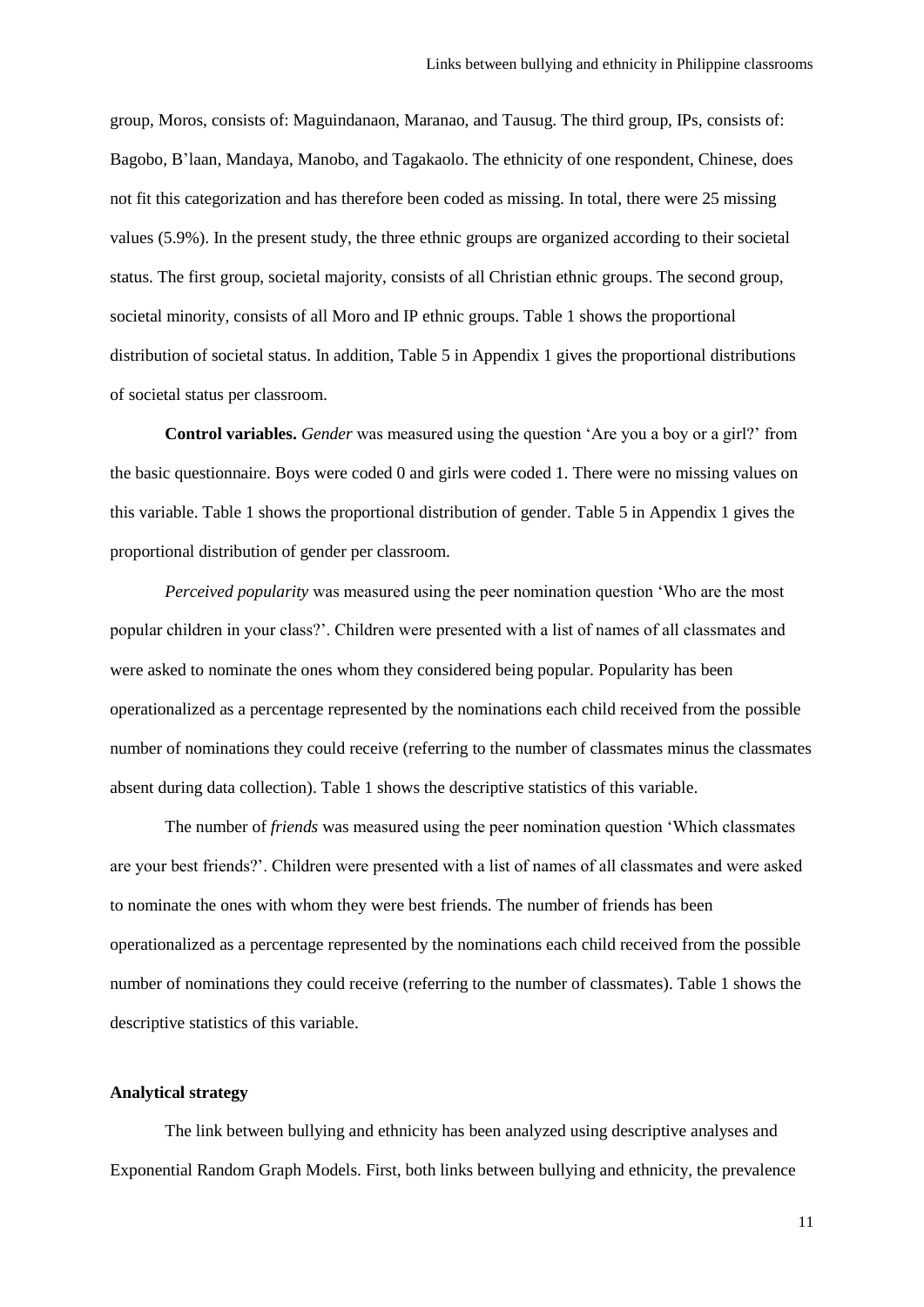| Variable                                                            | Mean (standard deviation) <sup>a</sup>                                   | Minimum | <i>Maximum</i> |
|---------------------------------------------------------------------|--------------------------------------------------------------------------|---------|----------------|
| Societal status<br>(societal majority=1; societal<br>$minority=0$ ) | 62.7% societal majority<br>31.4% societal minority<br>5.9% missing/other |         |                |
| Gender<br>$(boy=0; girl=1)$                                         | $54\%$ boy<br>$46\%$ girl                                                |         |                |
| Popularity                                                          | .08(.13)                                                                 | .00     | .82            |
| Friendships                                                         | .11(.10)                                                                 | .00.    | 1.00           |

*Table 1: Description of variables included in the analyses (N*=424)

Note.<sup>a</sup> The frequency distribution of nominal variables is indicated in percentages.

of cross- and same-ethnic bullying relationships and the prevalence of victims and bullies across ethnic groups, have been investigated using descriptive statistics. In addition, the prevalence of victims and bullies across ethnic groups with varying numerical classroom statuses have been investigated on the classroom level.

Second, the prevalence of cross- and same-ethnic bullying relationships was analyzed more in depth using Exponential Random Graph Models (ERGMs, also called *p\** models). ERGMs are probability models for complete networks that are used to estimate parameters of dyadic (e.g. reciprocity), triadic (e.g. transitivity), and higher-order level effects (Robins et al., 2007). These parameters represent network configurations; subsets of respondents with specific patterns of relations between them. The combination of the configurations represent the dependence structure of the observed social network, and the corresponding parameters can be interpreted as the outcome of structural processes in the network. Computation of the ERGMs has been carried out using XPNet (Wang, Robins & Pattison, 2009). This program uses the Monte Carlo maximum likelihood methods of Snijders (2002).

In the ERGM analyses, missing values for individual attributes were treated as noninformative in the estimation process (Huisman and Steglich, 2008). Following the approach proposed by Lubbers and Snijders (2007), all nine class-level networks were analyzed separately and combined in a meta-analytic procedure. This procedure assumes a model in which each network has a true parameter, which is estimated with some estimation error. The true parameters are distributed across the networks according to a normal distribution. The estimation errors are independently and normally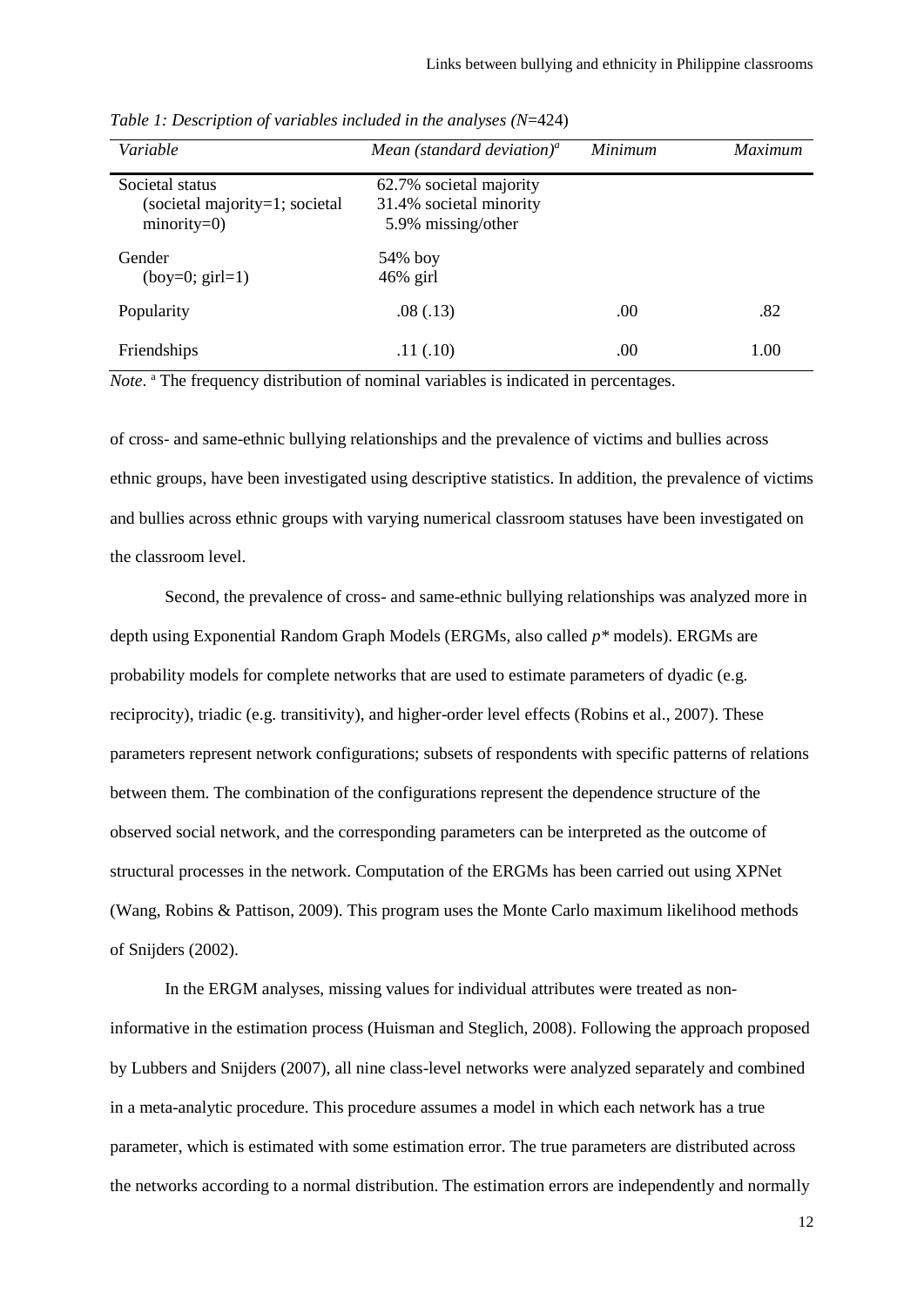distributed, with a mean of zero and a standard deviation equal to the estimated standard error. The meta-analytic procedure was carried out using the program MLwiN (Rasbash, Charlton & Browne, 2015). The estimated mean parameter resulting from this procedure represents an unstandardized aggregated estimate across classrooms. The accompanying standard deviation represents the degree to which estimates vary across classrooms. The statistical significance of the mean parameters was tested by dividing the estimate by its standard error; this was tested using a *t*-ratio with approximately a normal distribution. The significance of the parameters for the standard deviations was tested using a chi-square difference test with one degree of freedom.

To test the hypothesis, two models were estimated. One model of bullying from the perspective of the victim and one model of bullying from the perspective of the bully. The hypothesis on cross- and same-ethnic bullying was tested in both models by including the societal status variable as a dyadic covariate. Four types of dyads were created: minority-minority, minority-majority, majority-minority, and majority-majority. Minority-minority was chosen as the reference category.

In all estimated models, additional effects were included to capture relational mechanisms that have been found in research on bullying networks (Huitsing et al., 2012). First, the *in-ties spread effect* reflects the variation in how frequently children are nominated as bullies and/or victims. Second, the *shared in-ties effect* reflects the agreement of children to nominate the same bullies and/or victims. Third, the *isolates effect* reflects the presence of uninvolved children in the classroom. Fourth, the *sinks effect* reflects the presence of children who are nominated as bully and/or victim but do not nominate classmates as bullies and/or victims themselves. Fifth, the *multiple two-paths effect* reflects the presence of children who are nominated as bully and/or victim and who nominate classmates as bullies and/or victims themselves as well.

To control for the effect of gender, the *ego* and *alter gender effects* were added to both models. To control for the effects of popularity and friendship, the *ego* and *alter popularity* and *friendship effects* were added to both models. The *ego effect* reflects the tendency for nodes with a specific characteristic to nominate others. The *alter effect* reflects the likelihood for nodes with a specific characteristic to be nominated by others. The *same effects* for gender, popularity, and friendship, which reflects the likelihood for two nodes to have a tie based on their similarity on a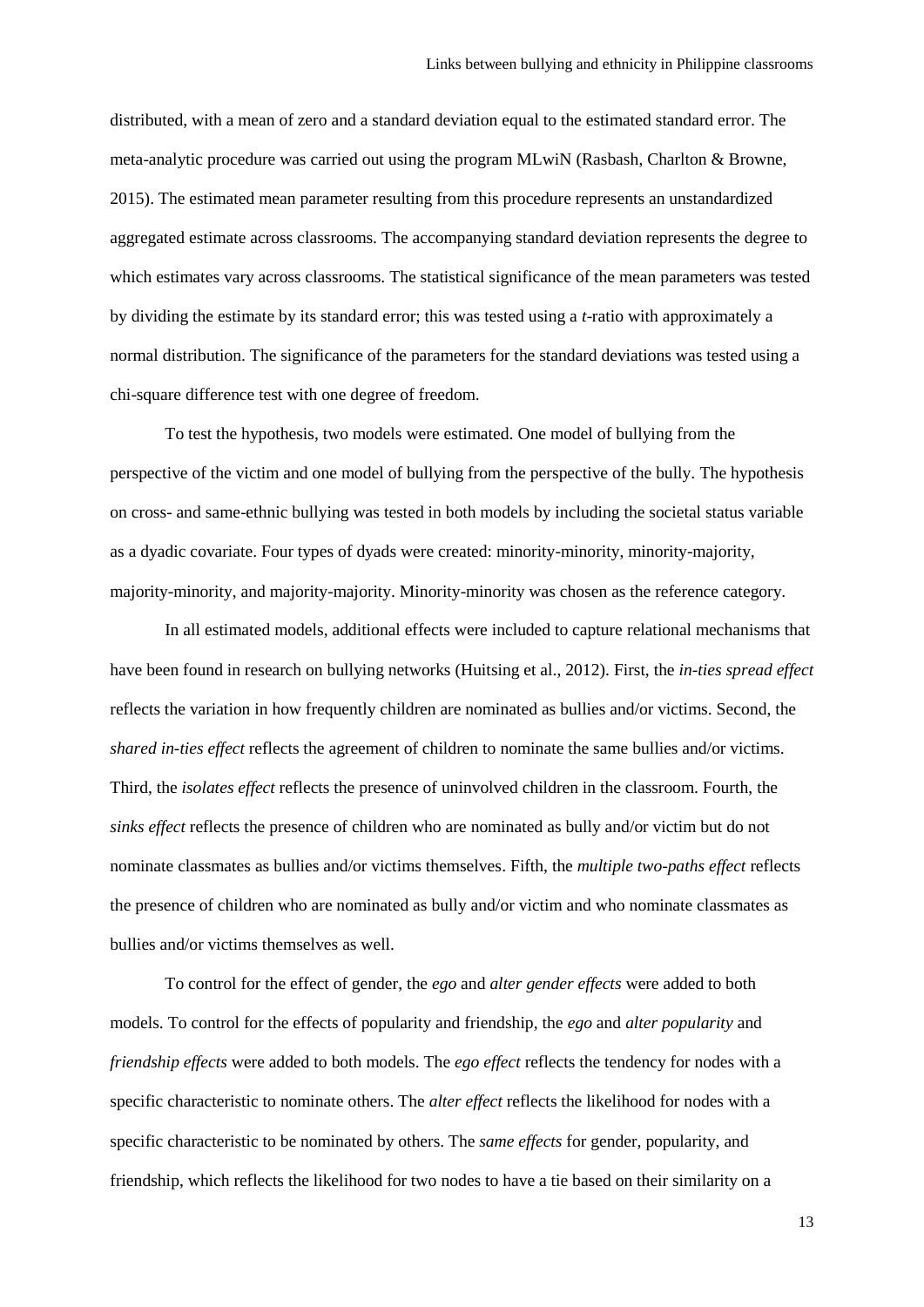specific characteristic, were not added to the models because these effects are already captured in the combination of the *ego* and *alter effects*. Adding the *same effects* to the models would therefore result in overlapping parameters and biased estimates.

Initially the models for each classroom included the same structural and control effects. For some classrooms, however, effects were excluded because they could not be estimated (e.g. in classrooms without isolates, an *isolate effect* could not be obtained). In all models, the graph density was fixed to its observed value because this improves model convergence considerably. The goodness of fit was assessed for all graph statistics in XPNet, including the ones not directly estimated in the models. Not directly estimated statistics had acceptable goodness of fit when the deviations between observed and average simulated statistics, divided by the standard deviation of the simulated values, were less than two in absolute value. Although all models converged, not all graph statistics were reasonably estimated. For some classrooms, additional effects (i.e. reciprocity, in-2-star, transitive triangles) were added to the model to improve the goodness of fit.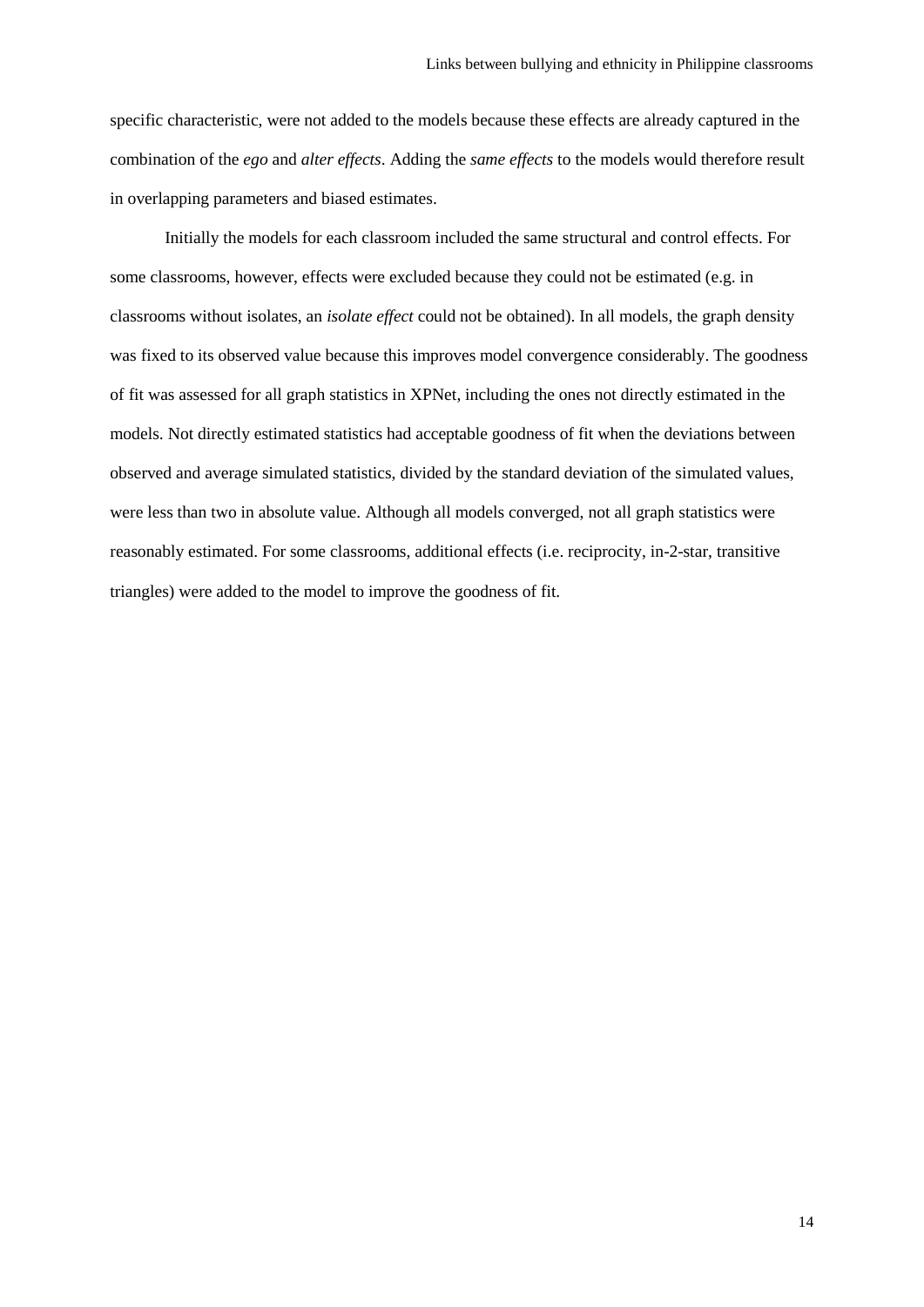#### **Results**

# **Descriptive analysis**

Descriptive statistics for the bullying networks are given in Table 2 for the network (relationship), individual (child), and classroom level. In addition, Tables 6 and 7 in Appendix 1 give descriptive statistics for the bullying networks per classroom. Victims provided in total 1,171 bullying nominations, which is 5.6 percent of all possible ties. According to the bullies, there were 1,003 bullying relationships, equal to 4.8 percent of all possible bullying relationships. In total, 21 children were isolated from bullying from the perspective of the victim (i.e. they neither nominated classmates who bullied them nor were reported as bullies) and 26 children were isolated from bulling from the perspective of the bully (i.e. they neither nominated classmates to have bullied themselves nor were reported as victims). About 5.9% of the children were nominated as bullies but not reported being bullied themselves (25 victim perspective-"sinks") and 19.6% of the children were nominated as victims but not reported to bully classmates themselves (83 bully perspective-"sinks"). In addition, 21.7% of the children were not nominated as bullies but did report being bullied (92 victim perspective-"sources") and 11.6% of the children were not nominated as victims but did report to bully classmates themselves (49 bully perspective-"sources"). Finally, 59.2% of the children were nominated as bullies and also reported to have been bullied themselves (251 victim perspective- "bully-victims") and 54.5% of the children were nominated as victims and also reported to have bullied others themselves (231 bully perspective-"bully-victims").

Descriptive statistics on the prevalence of cross- and same-ethnic bullying can also be found in Table 2. The percentages given for a certain composition are relative to the total number of possible dyads for that certain composition. Table 2 shows that, from the perspective of the victim, same-ethnic bullying occurred at a similar rate as cross-ethnic bullying (respectively 5.3% and 5.4%). More specifically, Table 2 shows that societal minority victims were more likely to report cross-ethnic bullying (i.e. with the bully being from the societal majority) than same-ethnic bullying (i.e. with the bully being from the societal minority) (respectively 6.1% and 5.3%), whereas societal majority victims were more likely to report same-ethnic bullying than cross-ethnic bullying (respectively 5.4% and 4.2%).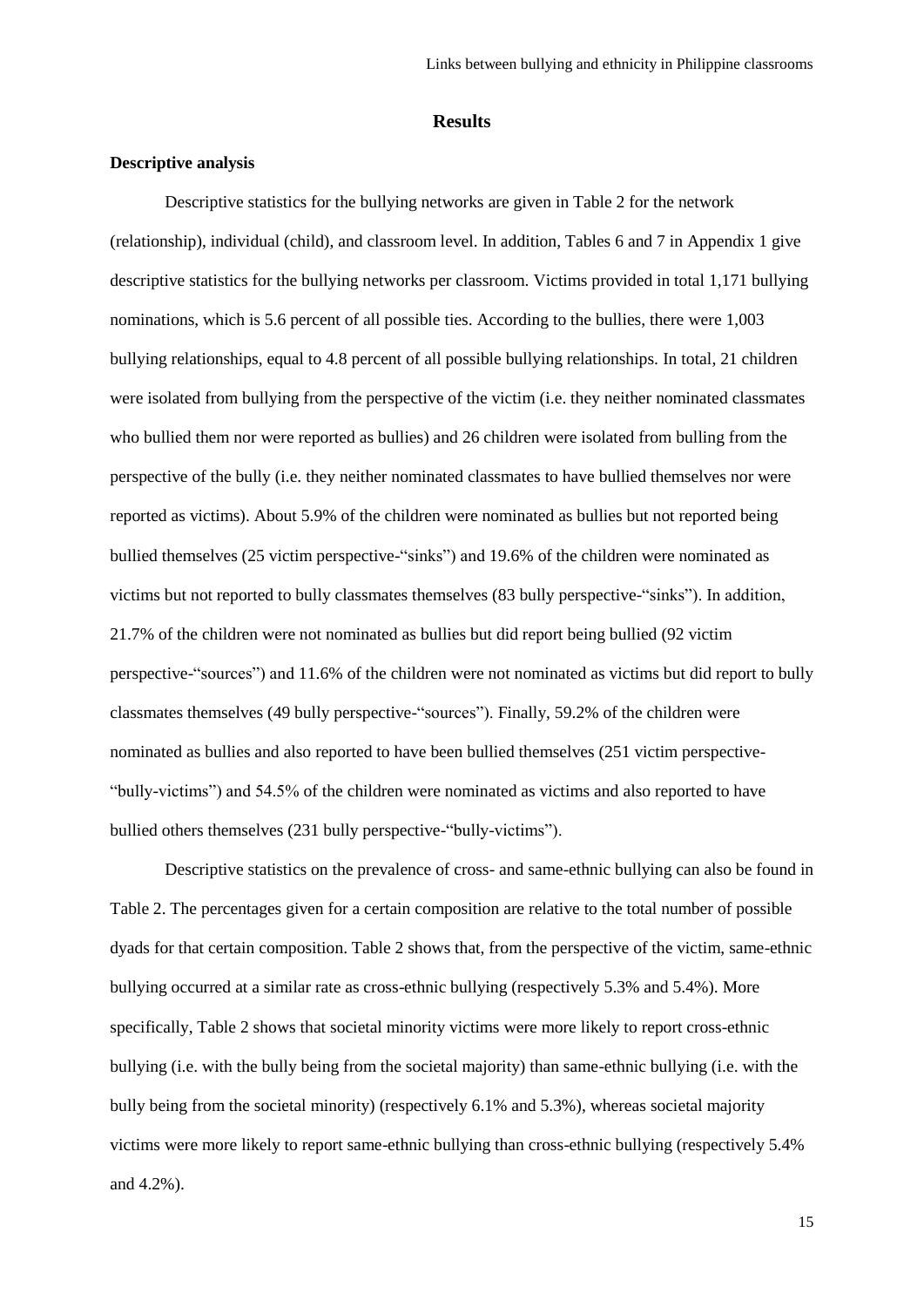From the perspective of the bully, Table 2 shows that, similar to the perspective of the victim, same-ethnic bullying occurred at a similar rate as cross-ethnic bullying (respectively 4.8% and 4.6%). In addition, Table 2 shows that for both societal majority (respectively 4.5% and 4.9%) and minority bullies (respectively 4.5% and 4.7%), cross- and same-ethnic bullying were comparably common.

Descriptive statistics on the prevalence of victims and bullies across ethnic groups can be found in Table 3. In addition, Table 8 in Appendix 1 gives descriptive statistics on the prevalence of victims and bullies across ethnic groups per classroom. The percentages given are relative to the total number of children from the specific ethnic group in the sample. The table shows that, based on selfreports, societal minority children were more likely to be victims (87.2%) than societal majority children (77.4%). Although the difference between societal minority and societal majority children is smaller for peer-reports, societal minority children were also more likely to be nominated as victims (82.7%) than societal majority children (77.8%). On the prevalence of bullies, Table 3 shows that the percentages of children being bullies, both self- and peer-reported, did not differ much between societal majority and societal minority children (for both self-reports the percentage is 70.7%, and the peer-reports are respectively 66.9% and 66.2%).

#### **Exponential Random Graph Models**

Table 4 presents the results of the ERGM meta-analyses on the bullying relationships from the perspectives of the victim and the bully. In addition, Tables 9 and 10 in Appendix 2 present the results of the ERGM analyses per classroom.

Results of the meta-analyses on the structural effects, the third part of Table 4, show that the in-ties spread was estimated to be significantly positive in both models (respectively  $.80, p < .01$  and .49,  $p < .01$ ). This implies that there is variation in how frequently children were nominated as bullies or victims. In the victim perspective-model, the variation in frequency of being nominated also varied significantly over classrooms (.29,  $p < .05$ ). The shared in-ties effect shows that there was agreement of children to nominate the same victims  $(.07, p < .05)$ , whereas this was not the case for children nominating bullies  $(-06, p > 0.05)$ . For both models, the shared in-ties effect varied over classrooms (respectively .19,  $p < .01$  and .06,  $p < .05$ ). Regarding isolated children, the effect had a positive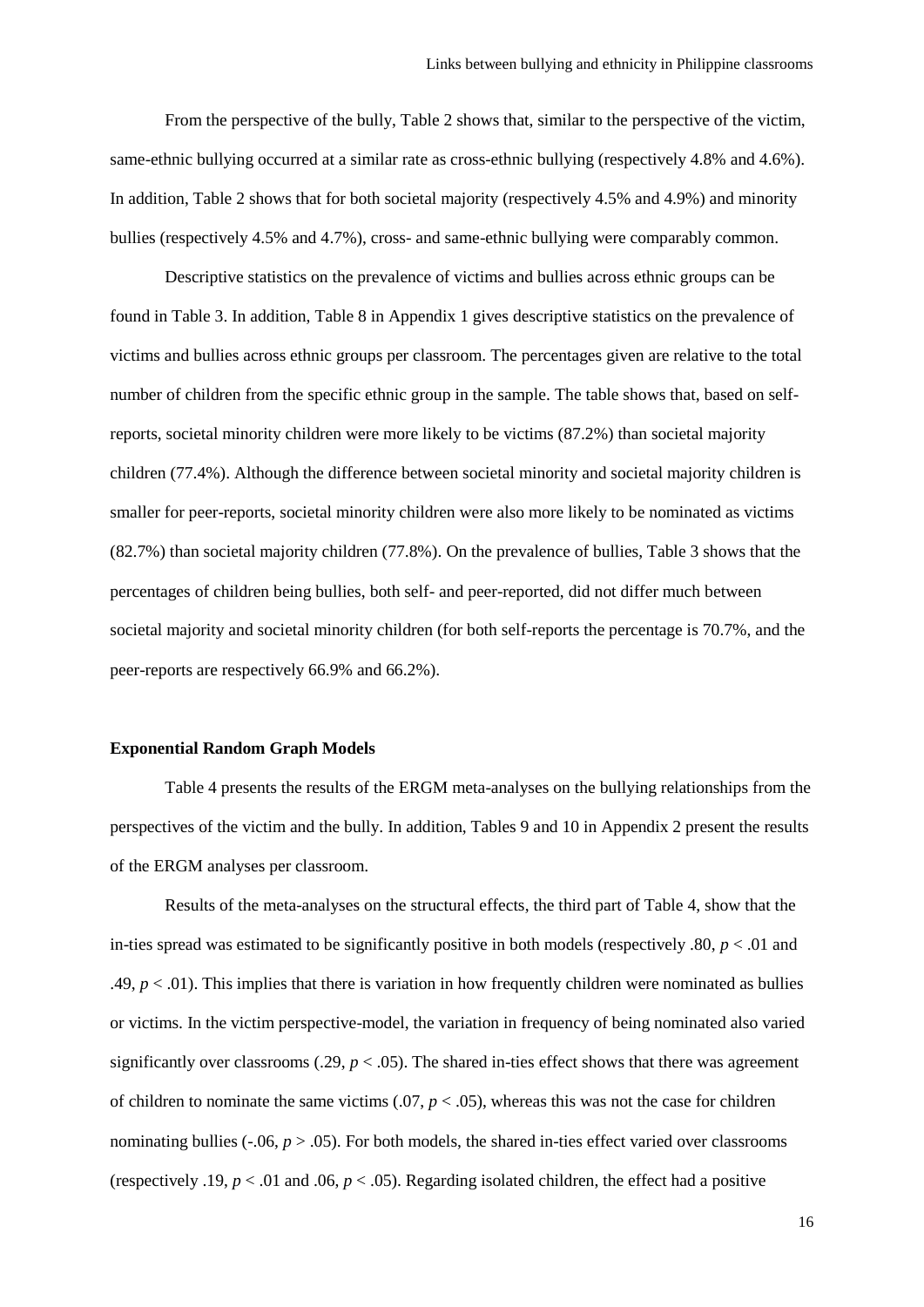|                                                                                            | Victim perspective | <b>Bully</b> perspective |                                                                                                                                                                                                                                                                                                                                                                                                                                                                                                                                                                                        |
|--------------------------------------------------------------------------------------------|--------------------|--------------------------|----------------------------------------------------------------------------------------------------------------------------------------------------------------------------------------------------------------------------------------------------------------------------------------------------------------------------------------------------------------------------------------------------------------------------------------------------------------------------------------------------------------------------------------------------------------------------------------|
| <b>Network level</b>                                                                       |                    |                          |                                                                                                                                                                                                                                                                                                                                                                                                                                                                                                                                                                                        |
| Prevalence (density) <sup>a</sup>                                                          | 1,171(5.7%)        | $1,003(4.8\%)$           |                                                                                                                                                                                                                                                                                                                                                                                                                                                                                                                                                                                        |
| Ethnic composition <sup>b</sup>                                                            |                    |                          | $=$ majority-                                                                                                                                                                                                                                                                                                                                                                                                                                                                                                                                                                          |
| Same-ethnic                                                                                | 679 (5.3%)         | 621 (4.8%)               |                                                                                                                                                                                                                                                                                                                                                                                                                                                                                                                                                                                        |
| Cross-ethnic                                                                               | 336 (5.4%)         | 286 (4.6%)               |                                                                                                                                                                                                                                                                                                                                                                                                                                                                                                                                                                                        |
| Societal status composition <sup>c</sup>                                                   |                    |                          |                                                                                                                                                                                                                                                                                                                                                                                                                                                                                                                                                                                        |
| Minority-minority                                                                          | 144 (5.3%)         | 128 (4.7%)               |                                                                                                                                                                                                                                                                                                                                                                                                                                                                                                                                                                                        |
| Minority-majority                                                                          | $177(6.1\%)$       | 130 (4.5%)               |                                                                                                                                                                                                                                                                                                                                                                                                                                                                                                                                                                                        |
| Majority-minority                                                                          | 120 (4.2%)         | 131 (4.5%)               |                                                                                                                                                                                                                                                                                                                                                                                                                                                                                                                                                                                        |
| Majority-majority                                                                          | 574 (5.4%)         | 520 (4.9%)               |                                                                                                                                                                                                                                                                                                                                                                                                                                                                                                                                                                                        |
| <b>Individual level</b>                                                                    |                    |                          |                                                                                                                                                                                                                                                                                                                                                                                                                                                                                                                                                                                        |
| Average indegree per child<br>(standard deviation)                                         | 2.8(4.1)           | 2.4(2.4)                 |                                                                                                                                                                                                                                                                                                                                                                                                                                                                                                                                                                                        |
| Average outdegree per child<br>(standard deviation)                                        | 3.0(2.8)           | 2.6(3.0)                 |                                                                                                                                                                                                                                                                                                                                                                                                                                                                                                                                                                                        |
| Total number of sinks <sup>b</sup>                                                         | 25 (5.9%)          | 83 (19.6%)               |                                                                                                                                                                                                                                                                                                                                                                                                                                                                                                                                                                                        |
| Total number of sources <sup>b</sup>                                                       | 92 (21.7%)         | 49 (11.6%)               |                                                                                                                                                                                                                                                                                                                                                                                                                                                                                                                                                                                        |
| Total number of isolates <sup>b</sup>                                                      | $21(5.0\%)$        | $26(6.1\%)$              |                                                                                                                                                                                                                                                                                                                                                                                                                                                                                                                                                                                        |
| Total number of bully-victims                                                              | 251 (59.2%)        | 231 (54.5%)              |                                                                                                                                                                                                                                                                                                                                                                                                                                                                                                                                                                                        |
| <b>Classroom level</b><br>Minimum-maximum number of<br>nominations per child               | $0 - 21$           | $0 - 24$                 | Sinks are actors with zero out-ties and at least one in-tie; Sources are actors with at least one out-tie and zero in-ties; Isolates are actors with zero<br>The percentages are relative to the total number of possible nominations, which are: minority-minority = $2,695$ ; minority-majority<br>total number of possible nominations, which are: same-ethnic = $12,845$ ; cross-ethnic = $6,256$ .<br>nominations, relative to the total number of possible nominations (20,724).<br>in-ties and zero out-ties: <i>Bully-victims</i> are actors with at least one in- and out-tie |
| Average density per classroom<br>(standard deviation)                                      | 6.4% $(2.1\%)$     | $5.2\%$ $(2.0\%)$        | $= 10,636.$                                                                                                                                                                                                                                                                                                                                                                                                                                                                                                                                                                            |
| Minimum-maximum density per<br>classroom                                                   | $2.1\% - 8.6\%$    | 2.3%-8.5%                |                                                                                                                                                                                                                                                                                                                                                                                                                                                                                                                                                                                        |
| Average reciprocity per classroom<br>(standard deviation)                                  | 12.5% (6.8%)       | 11.0% (7.6%)             |                                                                                                                                                                                                                                                                                                                                                                                                                                                                                                                                                                                        |
| Minimum-maximum reciprocity<br>per classroom                                               | $0\% - 21.4\%$     | 3.7%-28.4%               |                                                                                                                                                                                                                                                                                                                                                                                                                                                                                                                                                                                        |
| Average percentage of sinks per<br>classroom ( <i>standard deviation</i> ) <sup>b</sup>    | $6.0\%$ $(2.7\%)$  | 20.9% (18.5%)            | $minority = 2,885$ ; $majority-majority$<br>Notes. <sup>a</sup> The density is the number of<br><sup>b</sup> The percentages are relative to the                                                                                                                                                                                                                                                                                                                                                                                                                                       |
| Average percentage of sources per<br>classroom (standard deviation) <sup>b</sup>           | 22.0% (6.6%)       | 11.8% (6.8%)             |                                                                                                                                                                                                                                                                                                                                                                                                                                                                                                                                                                                        |
| Average percentage of isolates per<br>classroom ( <i>standard deviation</i> ) <sup>b</sup> | $6.0\%$ $(7.0\%)$  | 9.0% (9.7%)              | d                                                                                                                                                                                                                                                                                                                                                                                                                                                                                                                                                                                      |

*Table 2: Descriptive statistics for networks of bullying from the perspectives of the victim and the bully (Nclassrooms=9; Nchildren=424)*

in-ties and zero out-ties; *Bully-victims* are actors with at least one in- and out-tie.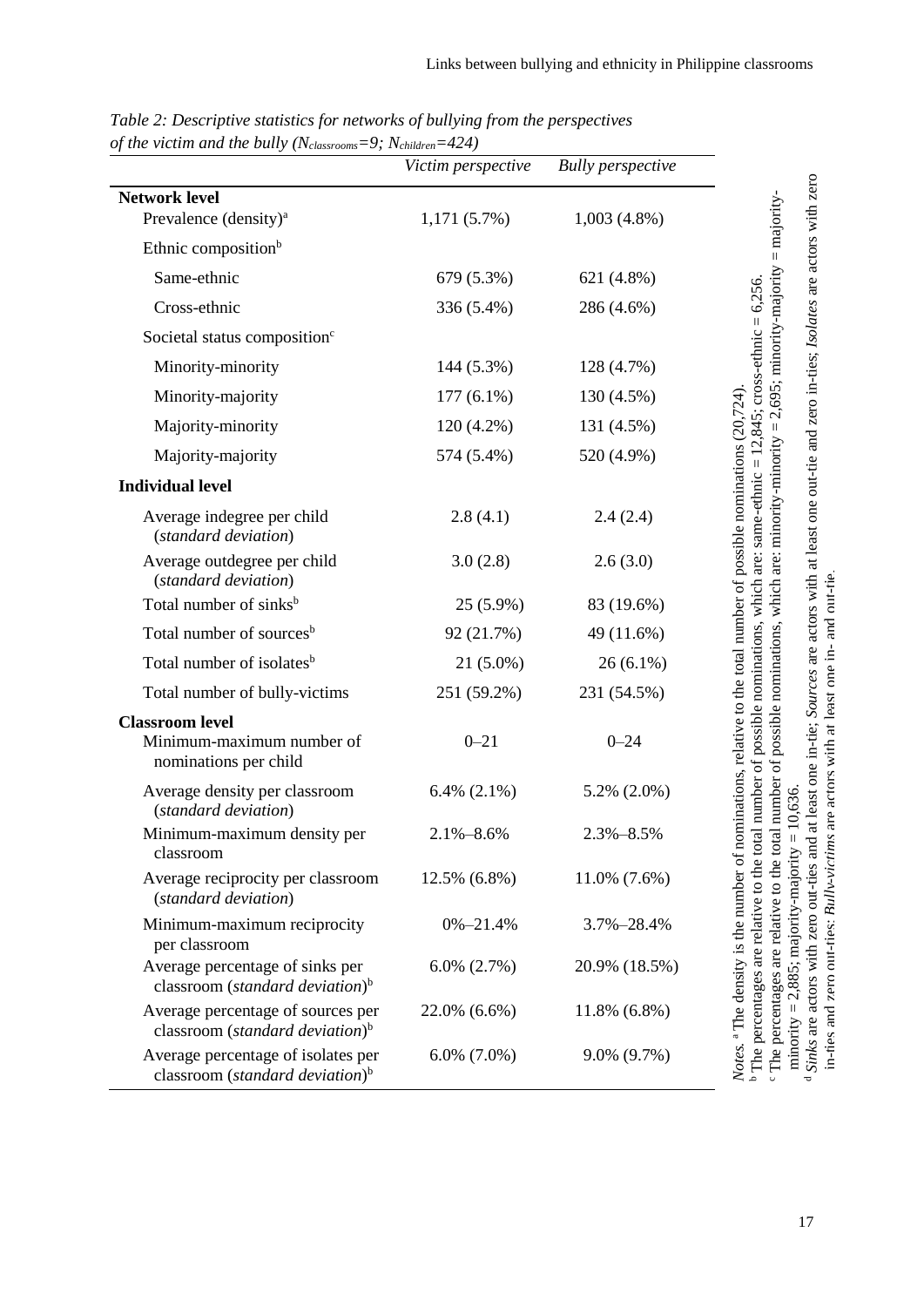|                   | Self-reported | Nominated bully | Self-reported | <i>Nominated</i> |
|-------------------|---------------|-----------------|---------------|------------------|
|                   | victim        |                 | bully         | victim           |
| Societal majority | 206 (77.4%)   | 188 (70.7%)     | 178 (66.9%)   | 20 (77.8%)       |
| Societal minority | 116 (87.2%)   | 94 (70.7%)      | 88 (66.2%)    | 110 (82.7%)      |

*Table 3: Distribution of the prevalence of victims and bullies across ethnic groups<sup>a</sup>*

*Note.* <sup>a</sup> The percentages are relative to the total number of children from the societal status group, which are: societal majority =  $266$ ; societal minority = 133.

parameter for both models (respectively 1.75,  $p < .01$  and 2.80,  $p < .01$ ). Similarly, the sinks effect had a positive parameter in both models (respectively 1.18, *p* < .05 and 1.59, *p* < .01) and varied over classrooms (respectively 1.24,  $p < .01$  and .96,  $p < .01$ ). Finally, the multiple two-paths effect had no significant parameter in both models (respectively .05,  $p > .05$  and  $-.06$ ,  $p > .05$ ). Table 4 also shows that this effect varied over classrooms in both models (respectively .10,  $p < .05$  and .08,  $p < .01$ ). In the bully perspective-models that included reciprocity, the effect had a positive parameter (1.47,  $p <$ .01), indicating that bullying relationships from the perspective of the bully were reciprocated, i.e. bullies mentioned each other as their victims. In the victim perspective-models that included in-2-star, the parameter was estimated positively  $(.11, p < .01)$ . This indicates the presence of children being nominated by two or more classmates as a bully. In both victim and bully-perspective models that included transitive triangles, the effect had a positive parameter (respectively .54,  $p < .01$  and .56,  $p <$ .01). This indicates that there are transitive and hierarchical structures present in the networks.

Results of the meta-analyses on the control effects, the second part in Table 4, show that the ego gender effect was not estimated significantly in both models (respectively -.08, *p* > .05 and -.14, *p* > .05). The alter gender effect, on the other hand, was estimated significantly positive in the victim perspective-model  $(.41, p < .01)$ , indicating that girls are more likely than boys to be nominated as bullies, and significantly negative in the bully perspective-model  $(-.19, p < .01)$ , indicating that girls are less likely than boys to be nominated as victims. On popularity, Table 4 shows a positive ego effect in the victim perspective-model (.57,  $p < .01$ ), indicating that more popular children nominated more bullies. In addition, the alter popularity effect had a positive parameter in the bully perspectivemodel  $(.67, p < .21)$ , indicating that more popular children are more likely to be nominated as victims. On friendships, Table 4 shows a positive ego effect in the victim perspective-model  $(4.71, p < .01)$ ,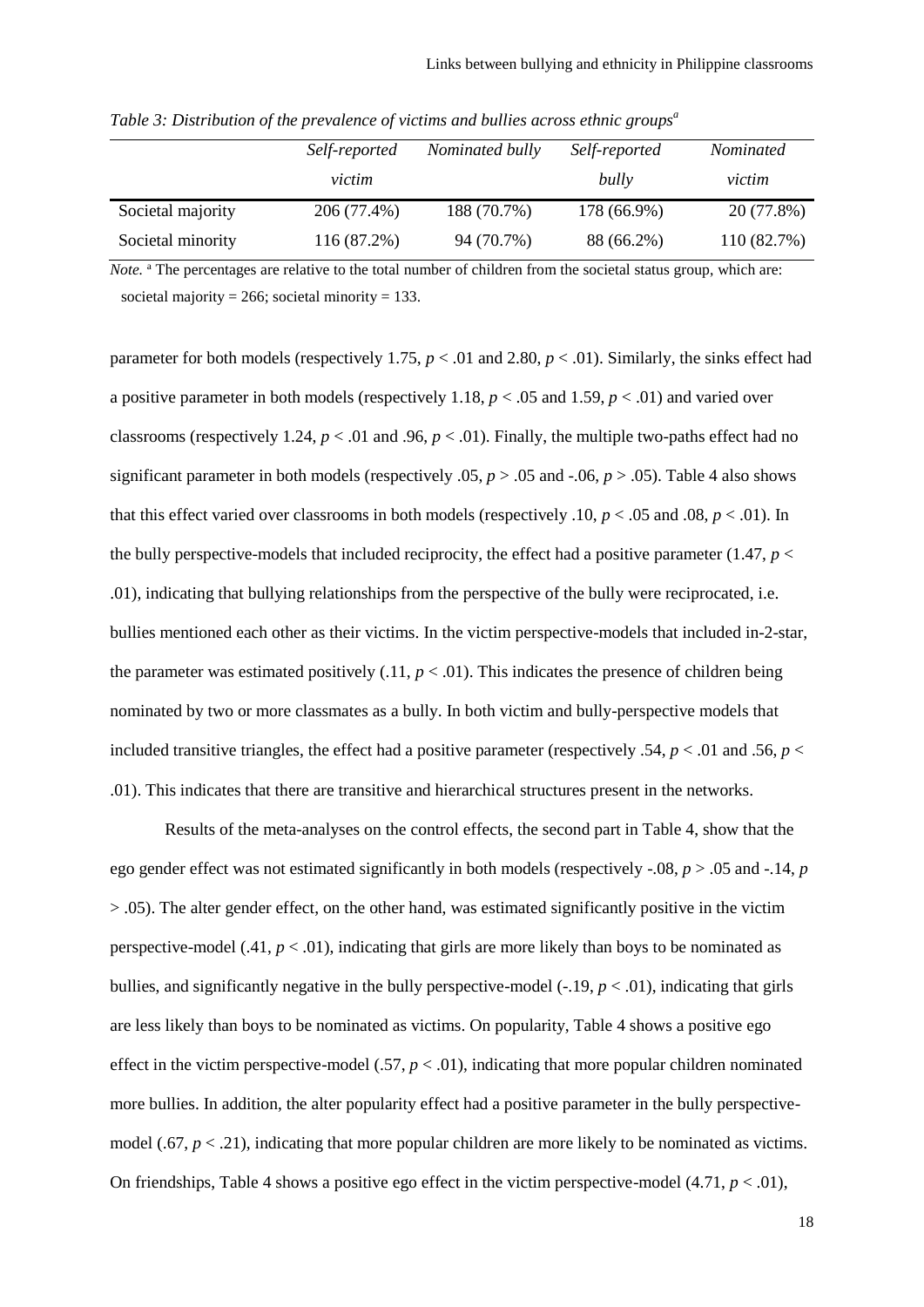indicating that children with more friends nominated more bullies. No significant parameter was found for the alter friendship effect.

The first part of Table 4 presents the results of the meta-analyses on ethnicity (i.e. societal status of the ethnic group), with minority-minority dyads as the reference category. In both models, neither cross-ethnic dyads (i.e. minority-majority and majority-minority) occurred significantly more or less frequent than minority-minority dyads. The majority-majority dyads effect had, however, a significant positive parameter in both models (respectively .18,  $p < .01$  and 1.22,  $p < .05$ ), indicating that, both from the perspective of the victim and the bully, majority-majority dyads occur more often than minority-minority dyads. Note that all ethnicity effects had systematic variation over the classrooms in the bully perspective-model. This means, for example, that in some classrooms, bullies reported more majority-majority dyads than minority-minority dyads, whereas in other classrooms, bullies reported fewer majority-majority dyads compared with minority-minority dyads.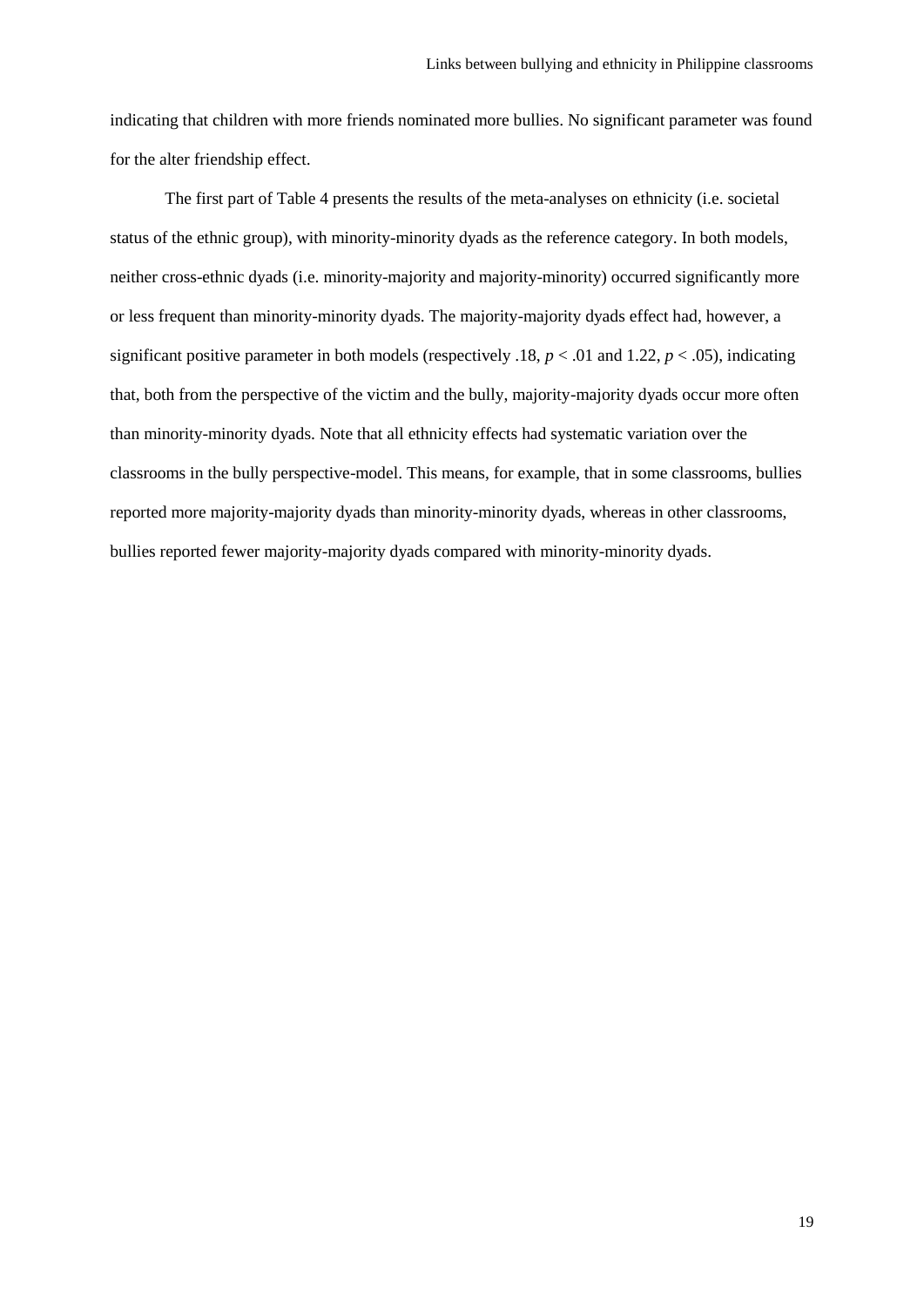| Parameter                                                | Victim perspective |               |      |                    |        | <b>Bully</b> perspective |      |                    |  |
|----------------------------------------------------------|--------------------|---------------|------|--------------------|--------|--------------------------|------|--------------------|--|
|                                                          |                    | Mean estimate |      | Standard deviation |        | Mean estimate            |      | Standard deviation |  |
|                                                          | Est.               | Std. Err.     | Est. | $\chi^2$           | Est.   | Std. Err.                | Est. | $\chi^2$           |  |
| <b>Dyadic covariates</b><br>Minority-minority            | Ref.               |               |      |                    |        |                          |      |                    |  |
| Minority-majority                                        | $-.11$             | .07           | .00  | .00                | .71    | .73                      | 1.96 | 20.15**            |  |
| Majority-minority                                        | $-.03$             | .07           | .00  | .00                | .78    | .66                      | 1.79 | 13.81**            |  |
| Majority-majority                                        | .18                | $.07**$       | .00  | .00                | 1.22   | $.62*$                   | 1.66 | 19.35**            |  |
| <b>Actor covariates</b><br>Ego gender                    | $-.08$             | .11           | .26  | 4.88*              | $-.14$ | .11                      | .28  | 8.24**             |  |
| Alter gender                                             | .41                | $.10**$       | .23  | 7.86**             | $-19$  | $.07**$                  | .09  | .20                |  |
| Ego popularity                                           | .57                | $.17**$       | .00  | .00                | .01    | .28                      | .45  | 1.96               |  |
| Alter popularity                                         | $.18$              | .13           | .00  | .00.               | .67    | $.21**$                  | .00  | .00.               |  |
| Ego friendship                                           | 4.71               | $1.54**$      | 4.18 | 40.49**            | .71    | .38                      | .00  | .00                |  |
| Alter friendship                                         | .83                | .54           | 1.21 | $4.71*$            | 2.01   | 1.16                     | 2.99 | $6.10*$            |  |
| <b>Structural effects</b><br>In-ties spread <sup>a</sup> | .80                | $.13**$       | .29  | $4.78*$            | .49    | $.10**$                  | .00  | .00                |  |
| Shared in-ties                                           | $-.06$             | .08           | .19  | 19.65**            | .07    | $.03*$                   | .06  | $5.01*$            |  |
| Isolates <sup>b</sup>                                    | 1.75               | $.35**$       | .22  | .02                | 2.80   | $.42**$                  | .00  | .00                |  |
| Sinks                                                    | 1.18               | $.50*$        | 1.24 | $6.79**$           | 1.59   | $.40**$                  | .96  | $7.38**$           |  |
| Multiple two-paths <sup>c</sup>                          | $-.05$             | .04           | .10  | 5.99*              | $-.06$ | .03                      | .08  | $7.69**$           |  |
| Reciprocity <sup>d</sup>                                 |                    |               |      |                    | 1.47   | $.28**$                  | .32  | .75                |  |
| $In-2-stare$                                             | .11                | $.01**$       | .00  | 1.32               |        |                          |      |                    |  |
| Transitive triangles <sup>f</sup>                        | .54                | $.08**$       | .00  | .00                | .56    | $.10**$                  | .00  | .00                |  |

*Table 4: Exponential Random Graph Models for bullying from the perspective of the victim and the bully*

 The *in-ties spread* parameter was included in the victim perspective-model for eight classrooms.

<sup>b</sup> The isolates parameter was included in the victim and bully perspective-model for five The *isolates* parameter was included in the victim and bully perspective-model for five

classrooms. The multiple two-paths parameter was included in the victim perspective-model for eight The *multiple two-paths* parameter was included in the victim perspective-model for eight

classrooms. <sup>d</sup> The reciprocity parameter was included in the bully perspective-model for three classrooms.

 The *reci*procity parameter was included in the bully perspective-model for three classrooms. The *in-2-star* parameter was included in the victim perspective-model for three classrooms.

 The *transitive triangles* parameter was included in the victim and bully perspective-models for three classrooms. for three classrooms.  $\circ$   $\circ$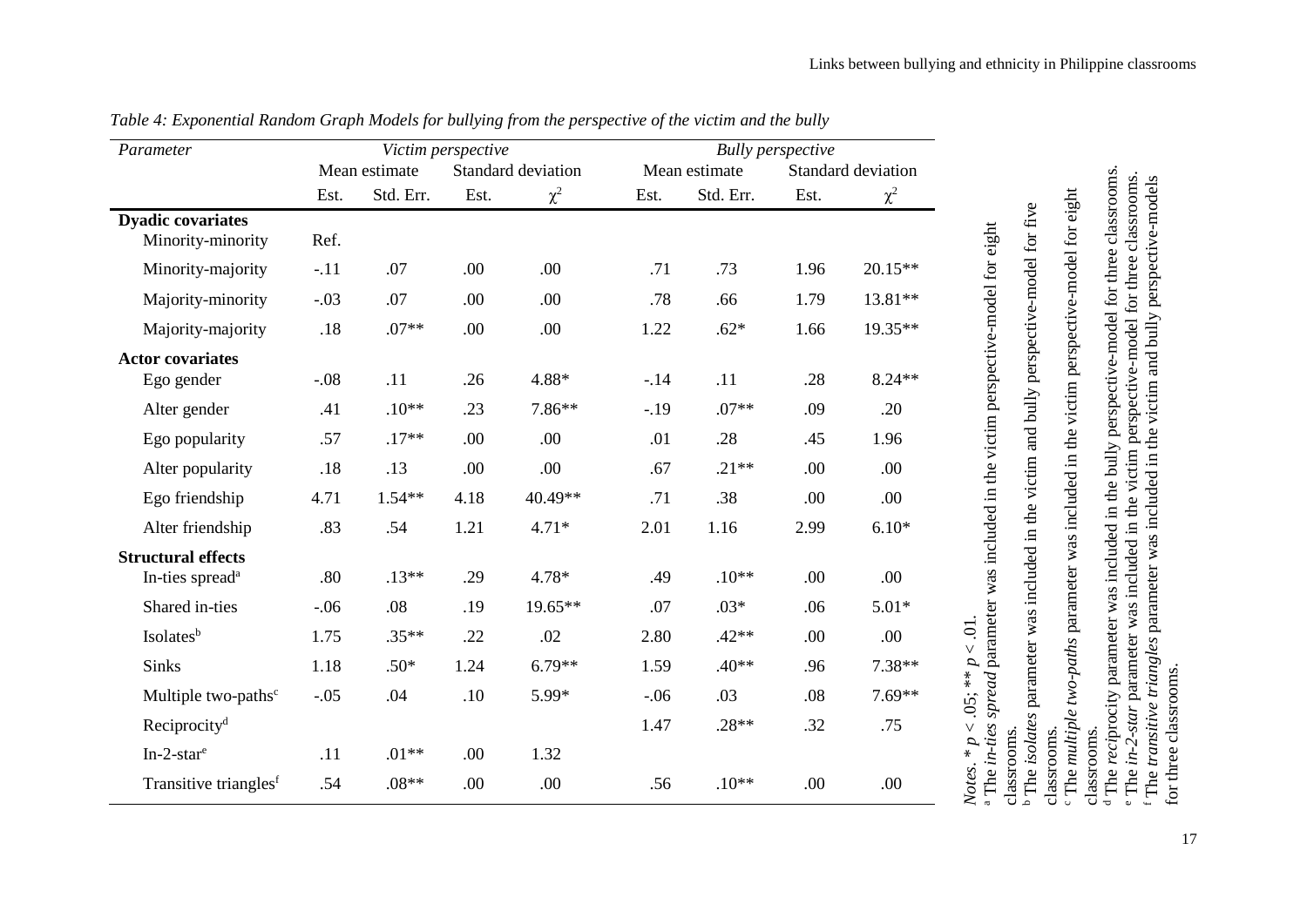## **Conclusion and discussion**

### **Bullying in Philippine classrooms**

On the overall prevalence of bullying in classrooms, in terms of percentages, this study found results comparable to previous research into bullying in classrooms (e.g. Huitsing et al., 2012; Huitsing & Veenstra, 2012). It should, however, be taken into account that the classrooms investigated in the current study are much larger than the classrooms investigated in previous studies and that the absolute numbers of bullying relationships are therefore much higher. Compared to previous studies, the total number of children involved in bullying in the classroom was relatively high in current study, presented by low numbers of isolates. In addition, the total number of children being involved in bullying as both a bully and a victim was high in current study. Whereas previous studies already showed that bullying is a prominent issue in classrooms in western contexts, it seems that in Philippine classrooms, bullying is an even more prominent issue.

#### **Same-ethnic bullying versus cross-ethnic bullying**

This study examined two links between bullying and ethnicity in Philippine classrooms. The first link is the relative prevalence of same- and cross-ethnic bullying. It was hypothesized that bullying is more common between children of different ethnic groups than between children of the same ethnic group (H1). The analyses in this study rejected this hypothesis. The descriptive analyses showed that overall, cross-ethnic and same-ethnic bullying is equally common, both from the perspective of the victim and from the perspective of the bully. Nevertheless, the analyses also showed that according to victims from the societal majority (Christians), bullying is more likely to be sameethnic than cross-ethnic, whereas victims from the societal minority (Moro and IP) are more likely to report cross-ethnic bullying. The ERGM analyses showed that, compared to same-ethnic dyads between two minority children, cross-ethnic dyads are just as common, whereas same-ethnic dyads between two majority children are more common.

It was not only expected that cross-ethnic bullying is more common than same-ethnic bullying in general, it was also expected that cross-ethnic bullying is even more common than same-ethnic bullying in the Philippines than what has been found in previous research. In line with intergroup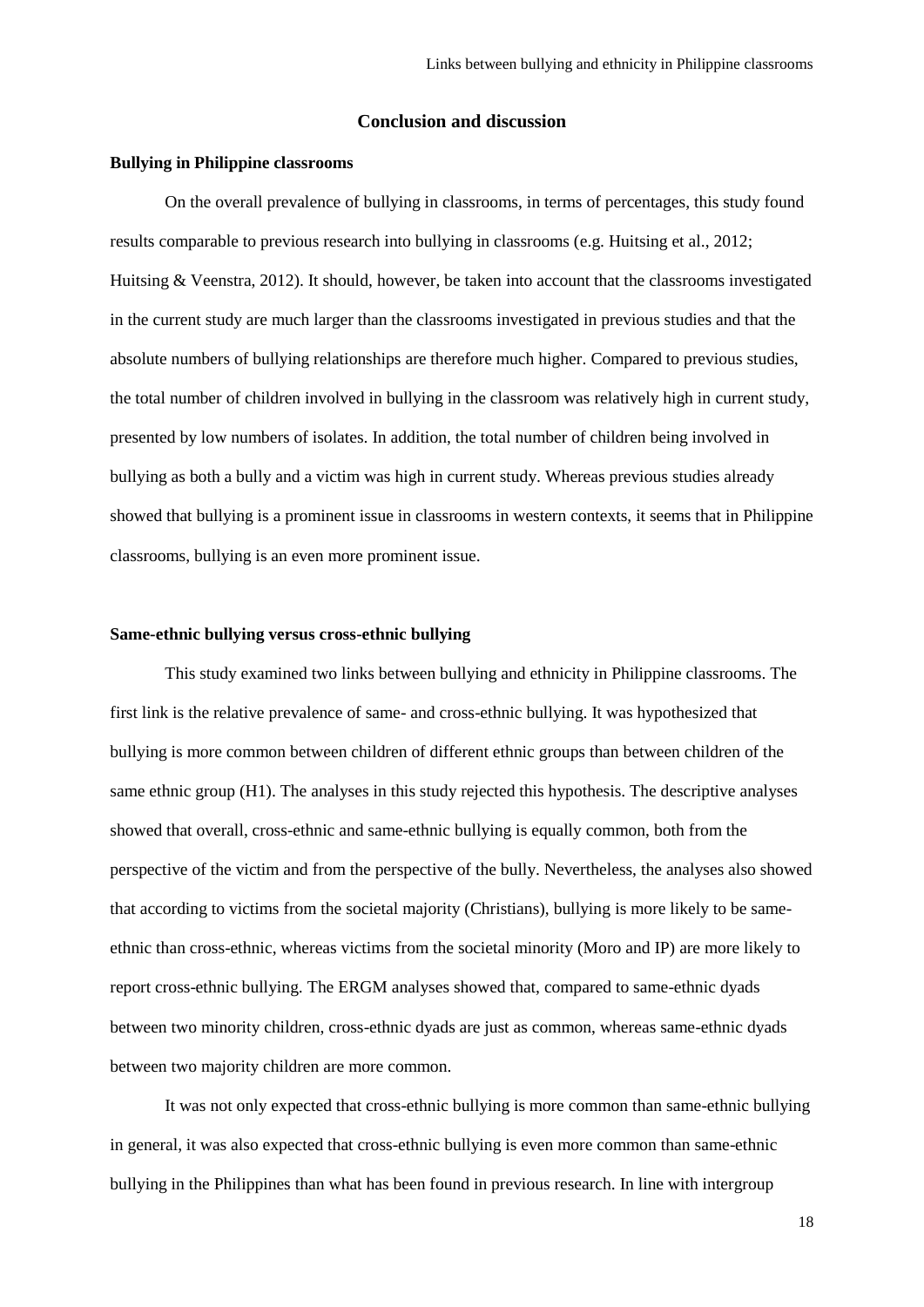conflict theory (Sherif, 1966; Tajfel, 1982), it could be assumed that children in the Philippines have a (more) pronounced tendency to favor the in-group as a consequence of deeply rooted interethnic tensions and negative interethnic perceptions in society. Nevertheless, this study did not support these expectations. It may be the case that these societal interethnic tensions and negative interethnic perceptions do not influence the social relationships in the classroom. Instead, the assumptions underlying the contact hypothesis (Allport, 1954; Pettigrew & Tropp, 2006) may be applied, stating that interethnic contact leads to more positive interethnic perceptions. It should, however, be taken into account that although overall levels of cross- and same-ethnic bullying were similar, descriptive analyses showed that societal minority children reported slightly higher levels of cross-ethnic bullying. It could be argued that for Moro and IP children, who are in a marginalized and discriminated position in society, the influence of societal interethnic tensions and negative interethnic perceptions on their social relationships is larger than for Christian children, who are not marginalized or discriminated in society.

# **Prevalence of victims and bullies across ethnic groups**

The second link between bullying and ethnicity investigated in this study is the prevalence of victims and bullies across ethnic groups. It was hypothesized that children from ethnic minority groups are more likely to be victims than children from ethnic majority groups (H2), and that children from ethnic majority groups are more likely to be bullies than children from ethnic minority groups (H3).

The analyses showed that societal minority children are indeed more likely to report being victimized than societal majority children. In addition, classmates are also more likely to report societal minority children as victims than societal majority children. Nevertheless, it should be taken into account that for both groups, the percentage of children reporting to be victimized or being reported as victims were relatively high. Results from the descriptive analyses did not support hypothesis 3, stating that societal majority children are more likely to be bullies than societal minority children. Instead, this study's descriptive analyses found that societal majority and societal minority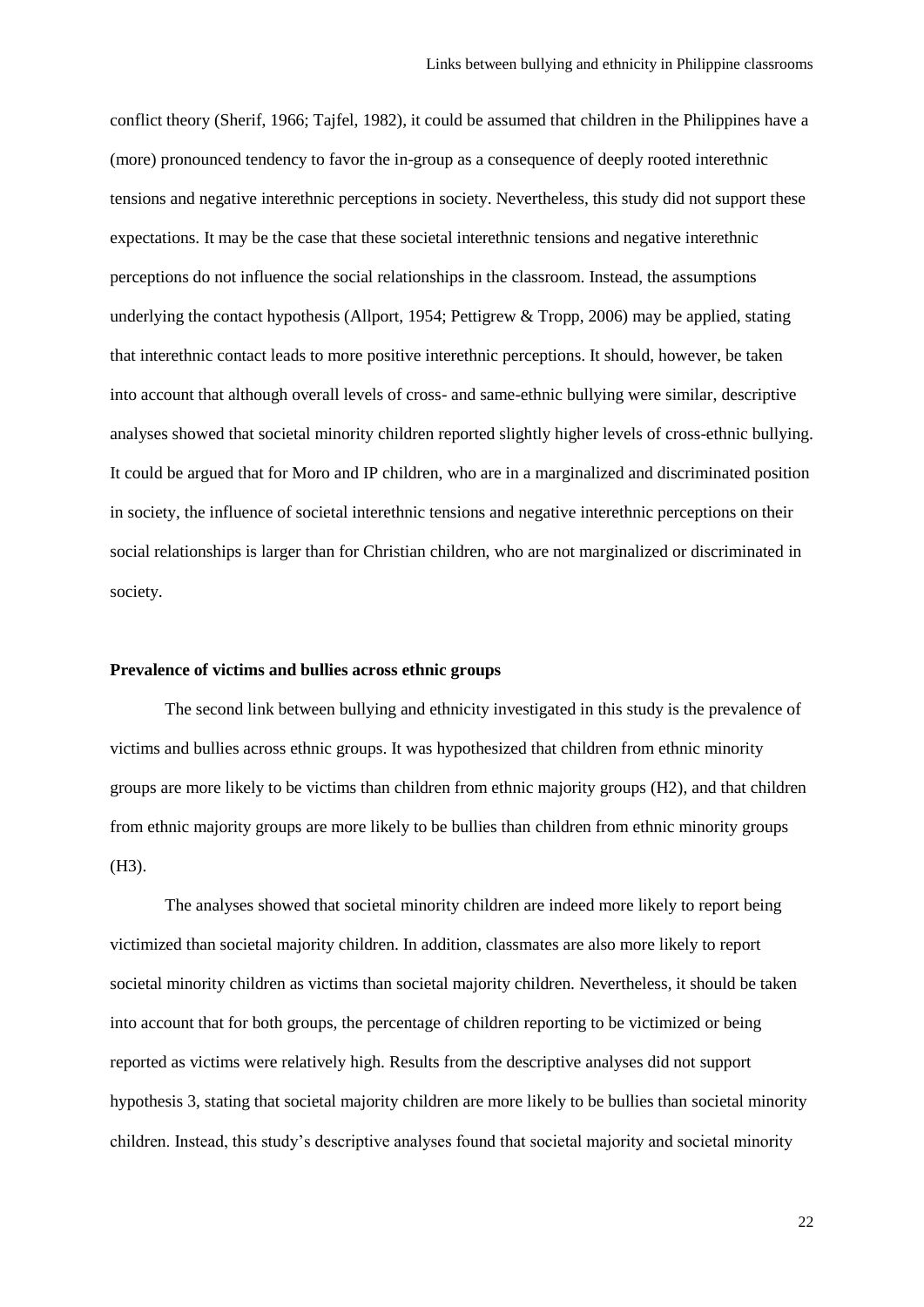children are equally likely to be a bully. Again, the percentage of children reporting to bully or reported as bully were relatively high for both groups.

Whereas this study supported the hypothesis that ethnic minority children are more likely to be victimized than ethnic majority children, this study did not support the hypothesis that ethnic majority children are more likely to bully than ethnic minority children. Apparently, the societal status influences whether the child has a vulnerable position in the classroom or not, but does not influence whether the child has a dominant and strong position in the classroom or not. This conclusion is, however, likely to be specific to the context under study. In the entire Philippines, minority ethnic groups (Moro and IP) are marginalized and discriminated, i.e. take in the vulnerable position in society (Hauser, 2010; Rodil, 1994; Reese & Werning, 2013). The ethnic group that takes in the dominant and strong position in society, however, varies across areas. In some areas, the Christians take the dominant position, whereas in other areas the Moros take the dominant position. Nevertheless, even if the minority ethnic group has the dominant position in a certain area, this ethnic group is still discriminated, for example by the national government. Results from investigating the association between bullying and ethnicity in classrooms found in this study largely replicate this pattern.

#### **Structural and control effects**

In the model specification of this study, structural parameters were added to the models found in previous research to capture relational mechanisms in bullying networks (Huitsing et al., 2012). For four of these parameters (in-ties spread, shared in-ties, isolates, and sinks), this study found results comparable to previous research. For the multiple two-path parameter, however, this study did not find results comparable to previous research. In addition, three additional structural parameters (reciprocity, in-2-star, transitive triangles) had to be added to some models to increase the goodness of fit, which were not found in previous research to capture relational mechanisms in bullying networks. The classrooms analyzed in the present study are, however, different from classrooms analyzed in previous social network studies into bullying. The most important difference is the size of the classroom. The average number of children in one classroom in the current study is around 50, whereas previous research included classrooms with a maximum of around 30 children. Consequently,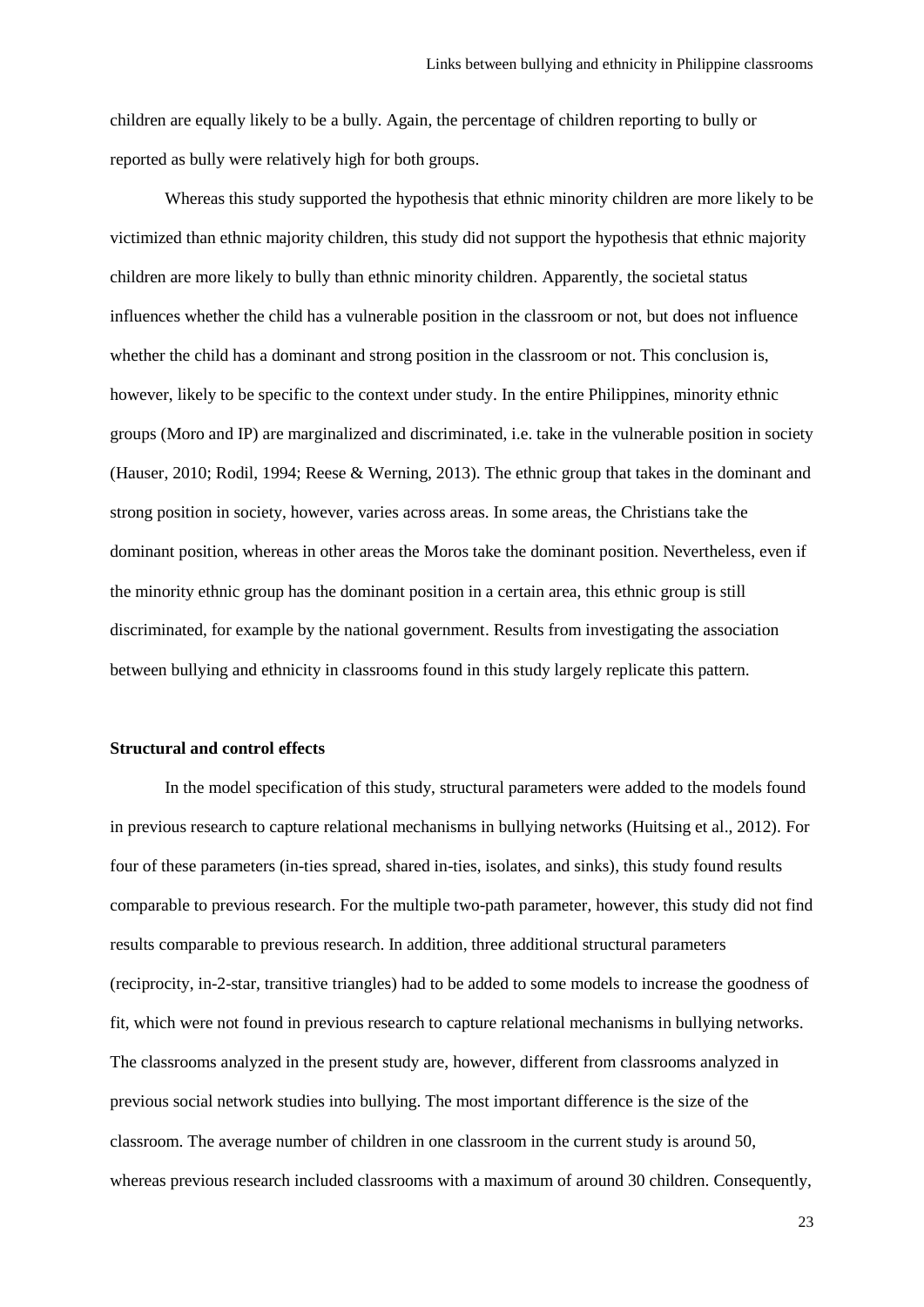the structural parameters found in previous research may not capture all relational mechanisms in large classrooms. This may explain why not all graph statistics were reasonably well estimated, why the multiple two-path parameter did not give similar results, and why additional structural parameters had to be added. In depth investigation on the relational mechanisms in such large classrooms goes, however, beyond the scope and purpose of the current study. Further research into these relational mechanisms is needed in order to be able to unravel the structures in bullying networks in such large classrooms and to be able to obtain a better understanding of the association between bullying and ethnicity.

This study controlled for several individual characteristics of bullies and victims known from previous research to be associated with bullying. Nevertheless, the results from this study's analyses showed associations between the individual characteristics and bullying in a different direction than would have been expected from previous research. First, previous research showed that boys are more likely to be bullies than girls (e.g. Scheithauer et al. 2006, Tippett et al., 2013) and girls are more likely to be victims than boys (e.g. Veenstra et al., 1005; Scheithauer et al., 2011). This study, however, showed that girls are more likely to be bullies than boys, whereas boys are more likely to be victims than girls. This difference in findings may be a result of societal differences. The Philippines are often described as a nation of strong women, who do not only run the family, but also run businesses and take in management positions (Reese & Werning, 2013), which could be assumed to result in girls taking in dominant positions in the classroom as well. Nevertheless, it should also be taken into account that the current study did not specify different types of bullying. Previous research has, for example, shown that boys are more involved in physical bullying than girls, whereas girls are more likely to be involved in relational bullying (Scheithauer et al., 2011). In order to clarify this study's results, investigation into the link between gender and specific forms of bullying in Philippine classrooms may be useful.

Second, previous research indicated that popular children are more likely to be bullies (Olweus, 1993; Sijtsema et al., 2009). This study, however, found a positive association between popularity and victimization. Finally, it was expected that the more friends a child has, the less likely he or she is to be victimized (Ladd et al., 1997; Sainio et al., 2011). A positive association between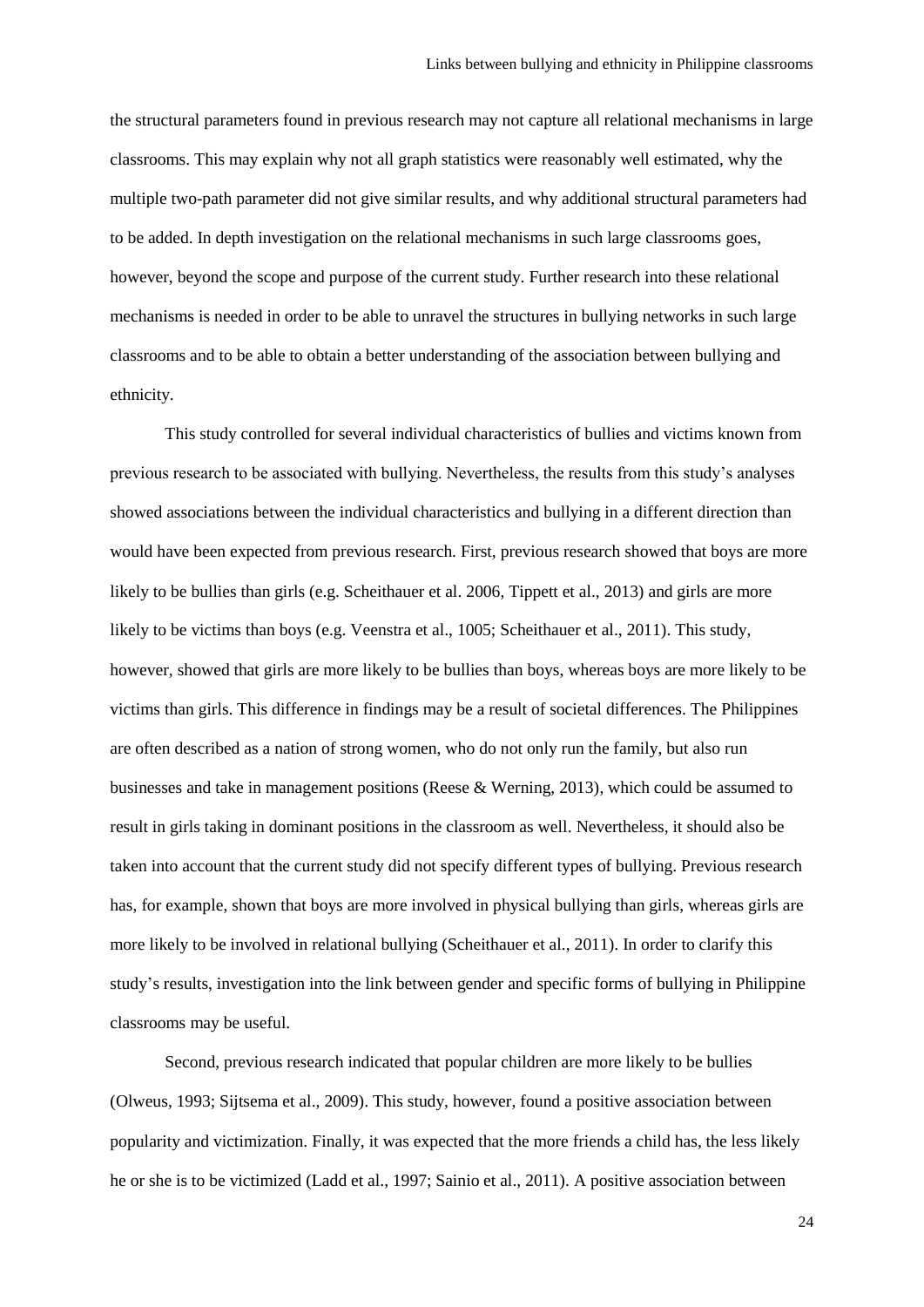friends and victimization was, however, found in the current study. Again, differences in societal norms may explain these differences in findings. Philippine children may perceive popularity or friendships differently than children participating in previous studies. In Philippine society, status is often determined by education and academic achievement (Reese & Werning, 2013). Likewise, popularity in the classroom may, for example, be perceived as to what extent children want to relate to a classmate because that classmate is very smart and can help with course material. Apparently not only the association between bullying and ethnicity can be assumed to vary between contexts with cultural and social differences, also the association between bullying and individual characteristics such as gender, popularity, and friendships.

### **Strengths and limitations**

By being the first to implement a social network approach in a country such as the Philippines, this study not only attempted to increase our understanding of the association between bullying and ethnicity, but also to increase our knowledge of the applicability of such an approach in a wide range of contexts. Nevertheless, as a first attempt, this study is accompanied by several weaknesses. First of all, because this was the first study to implement a social network approach, there was a lack of resources and possibilities to collect data, resulting in a dataset including only nine classrooms. In addition, this study only used cross-sectional data. Previous research into bullying has, however, shown that bullying is a process which is best measured using longitudinal data (Huitsing et al., 2014). Resources and possibilities build up during the current study, however, enable follow up research to enhance data collection and to facilitate a more in depth investigation of the association between bullying and ethnicity in this specific context.

Although the current study already acknowledged that children's bullying relationships are interdependent and take place at various levels, it should also be acknowledged that bullying in classrooms is not an isolated process. Several studies have already shown that bullying relationships are related to, among others, defending relationships (Huitsing et al., 2014) and friendship relationships (Sentse, Dijkstra, Salmivalli & Cillessen, 2013; Sijtsema, Rambaran & Ojanen, 2013) in the classroom. In the process of obtaining a better understanding of the association between bullying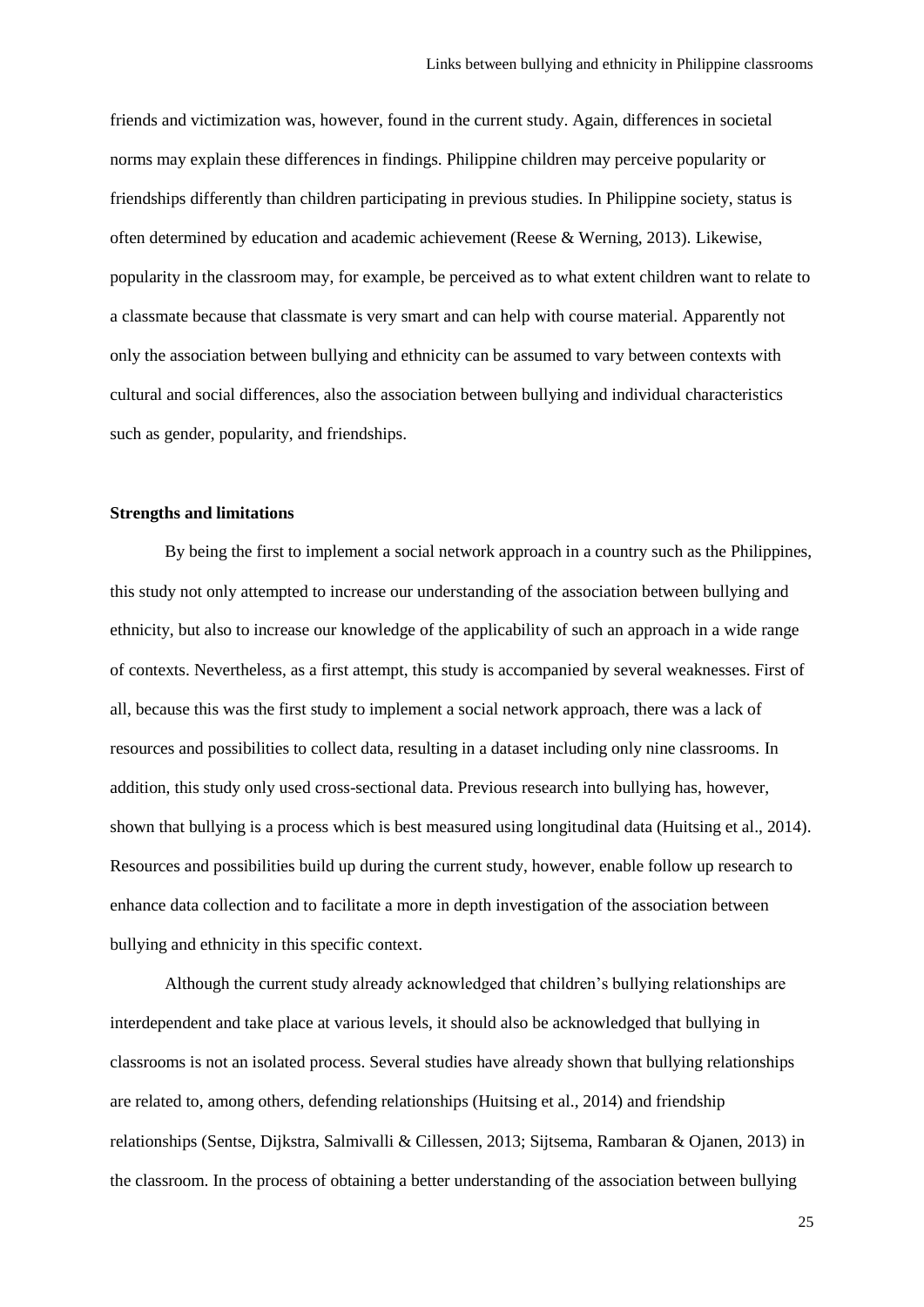and ethnicity and the influence of the social and cultural context, the interaction between these different social relationships may be an important element.

Compared to previous studies investigating the association between bullying and ethnicity, the present study has contributed to the existing body of knowledge by examining a yet uninvestigated context, the Philippines. It is not only an uninvestigated context, it also has a completely different social and cultural context compared to contexts studied before. In addition, by taking a dyadic approach and by taking into account higher order structures in classrooms, the present study has been able to get more in depth information on the association between bullying and ethnicity. Nevertheless, it should be mentioned that this study was only a first investigation of the association between bullying and ethnicity in a context such as the Philippines. This study's results should therefore be treated with caution, but are nevertheless useful insights for future research.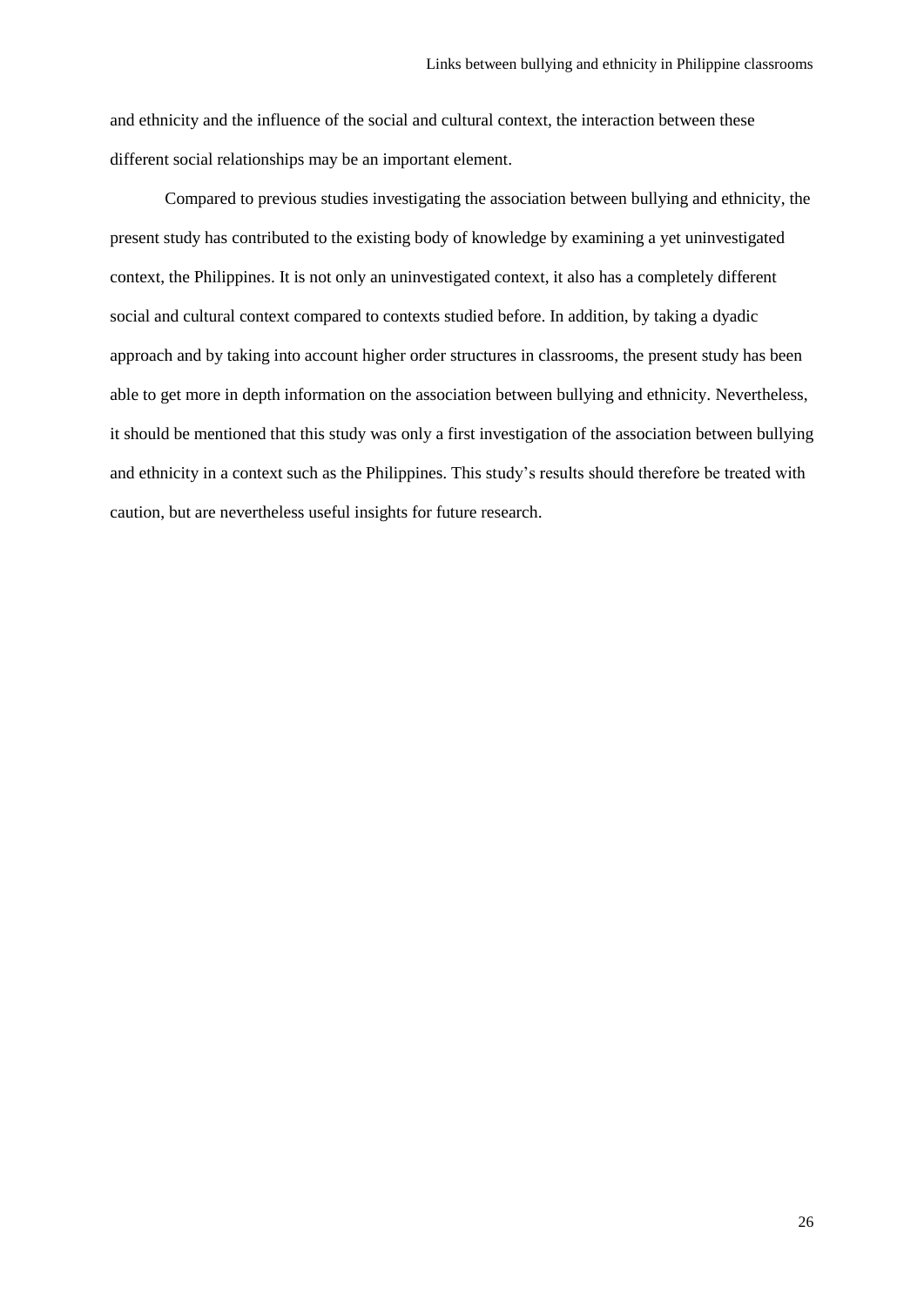# **References**

Abrams, D., Rutland, A., & Cameron, L. (2003). The development of subjective group dynamics: Children's judgments of normative and deviant in-group and outgroup individuals. *Child Development*, *74*, 1840-1856.

Allport, G. W. (1954). *The nature of prejudice*. Cambridge, MA: Perseus.

- Ancho, I. V., & Park. S. (2013). School violence in the Philippines: A study on programs and policies. *Advanced Science and Technology Letters*, *36*, 27-31.
- The Bangsamoro Conflict Monitoring System (BCMS) (2014). *Rebellion, political violence, and shadow crimes in the Bangsamoro.* Downloaded May 14, 2015, from [http://bcms](http://bcms-philippines.info/vers1/sites/default/files/BCMS%20General%20Paper.pdf)[philippines.info/vers1/sites/default/files/BCMS%20General%20Paper.pdf.](http://bcms-philippines.info/vers1/sites/default/files/BCMS%20General%20Paper.pdf)
- Barrett, M. (2007). *Children's knowledge, beliefs and feelings about nations and national groups.*  Hove: Psychology Press.
- Brewer, M. B., & Silver, M. (1978). In-group bias as a function of task characteristics. *European Journal of Social Psychology*, *8*, 393-400.
- Doyle, A. B., & Aboud, F. E. (1995). A longitudinal study of white children's racial prejudice as a social cognitive development. *Merrill-Palmer Quarterly*, *41*, 210-229.
- Durkin, K., Hunter, S., Levin, K. A., Bergin, D., Heim, D., & Howe, C. (2012). Discriminatory peer aggression among children as a function of minority status and group proportion in school context. *European Journal of Social Pscyhology*, *42*, 243-251.
- Eslea, M., & Mukhtar, K. (2000). Bullying and racism among Asian schoolchildren in Britain. *Educational Research*, *42*(2), 207-217.
- Fleming, L. C., & Jacobsen, K. H. (2009). Bullying among middle-school students in low and middle income countries. *Health Promotion International*, *25*, 73-84.
- Hanish, L. D., & Guerra, N. G. (2000). The roles of ethnicity and school context in predicting children's victimization by peers. *American Journal of Community Psychology*, *28*(2), 201.
- Hauser, S. (2010). *Filipijnen*. Utrecht: LM Publishers.
- Huisman, J. M. E., & Steglich, C. E. G. (2008). Treatment of non-response in longitudinal network studies. *Social Networks*, *30*, 297-308.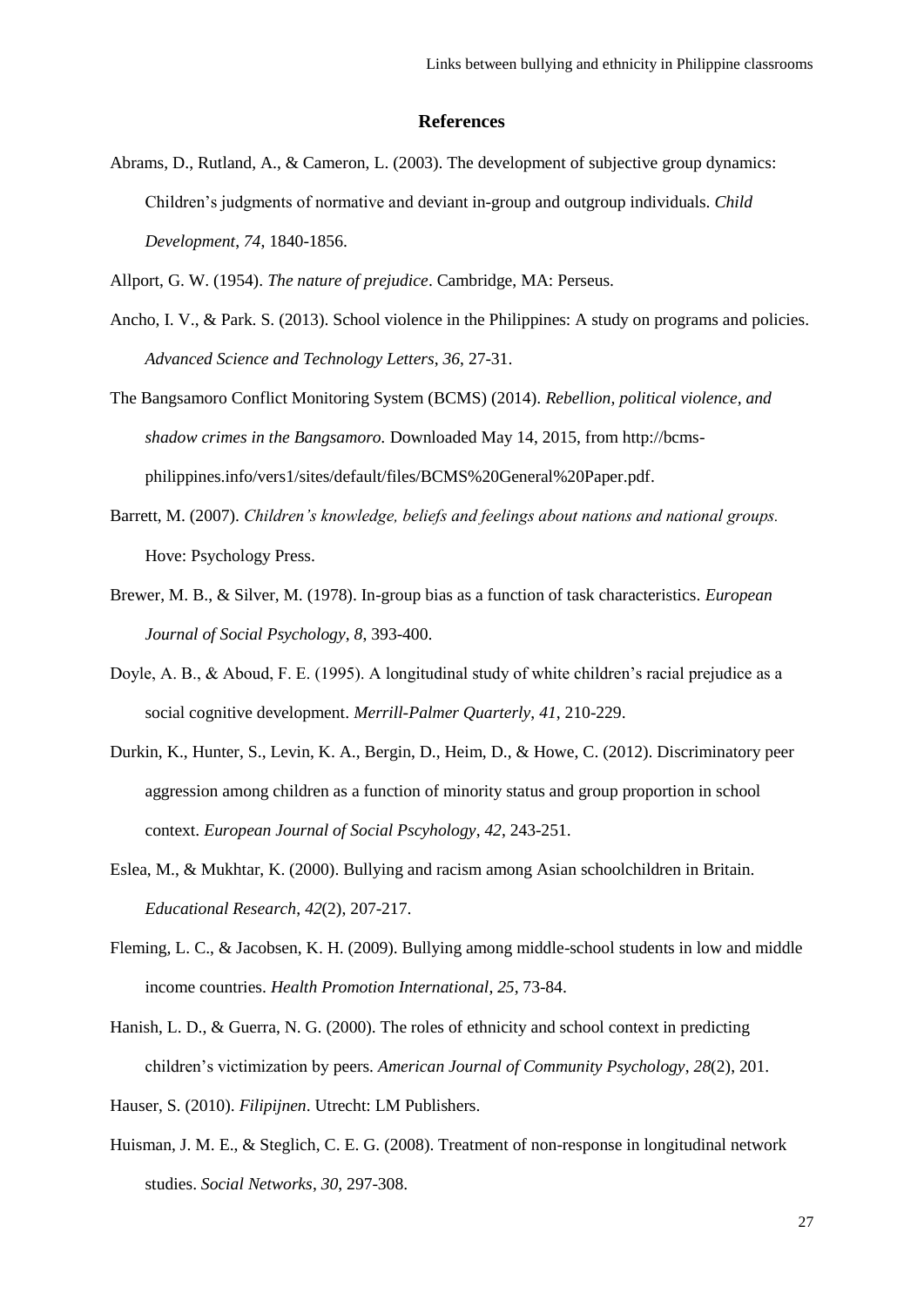- Huitsing, G., Snijders, T. A. B., Van Duijn, M. A. J., Veenstra, R. (2014). Victims, bullies, and their defenders: A longitudinal study of the coevolution of positive and negative networks. *Development and Psychopathology*, *26*(3), 645-659.
- Huitsing, G., Van Duijn, M. A. J., Snijders, T. A. B., Wang, P., Sainio, M., Salmivalli, C., & Veenstra, R. (2012). Univariate and multivariate models of positive and negative networks: Liking, disliking, and bully-victim relationships. *Social Networks*, *34*, 645-657.
- Huitsing, G., & Veenstra, R. (2012). Bullying in classrooms: Participant roles from a social network perspective. *Aggressive Behavior*, *38*, 494-509.
- Ladd, G. W., Kochenderfer, B. J., & Coleman, C. C. (1997). Classroom peer acceptance, friendship, and victimization: Distinct relational systems that contribute uniquely to children's school adjustment. *Child Development*, *68*, 1181-1197.
- Lubbers, M. J., & Snijders, T. A. B. (2007). A comparison of various approaches to the exponential random graph model: A reanalysis of 102 student networks in school classes. *Social Networks*, *29*, 489-507.
- McPherson, M., Smith-Lovin, L., & Cook, J. M. (2001). Birds of a feather: Homophily in social networks. *Annual Review of Sociology*, *27*, 415-444.
- Moran, S., Smith, P. K., Thompson, D., & Whitney, I. (1993). Ethnic differences in experiences of bullying: Asian and white children. *British Journal of Educational Psychology*, *63*, 431-440.
- O'Brien, C. (2011). Young people's comparisons of cross-gender and same-gender bullying in British secondary schools. *Educational Research*, *53*(3), 257-301.
- Olweus, D. (1993). *Bullying at school: What we know and what we can do*. Malden: Blackwell.
- Pettigrew, T. F., & Tropp, L. R. (2006). A meta-analytic test of intergroup contact theory. *Journal of Personality and Social Psychology*, *90*(5), 751-783.
- Phinney, P. S., Jacoby, B., & Silva, C. (2007). Positive intergroup attitudes: The role of ethnic identity. *International Journal of Behavioral Development*, *31*, 478-490.
- Rasbash, J., Charlton, C., & Browne, W. (2015). *MlwiN Version 2.34*. Bristol: Centre for Multilevel Modelling, University of Bristol.

Reese, N., & Werning, R. (2013). *Handbook Philippines*. Cologne: Philippinenbüro im Asienhaus.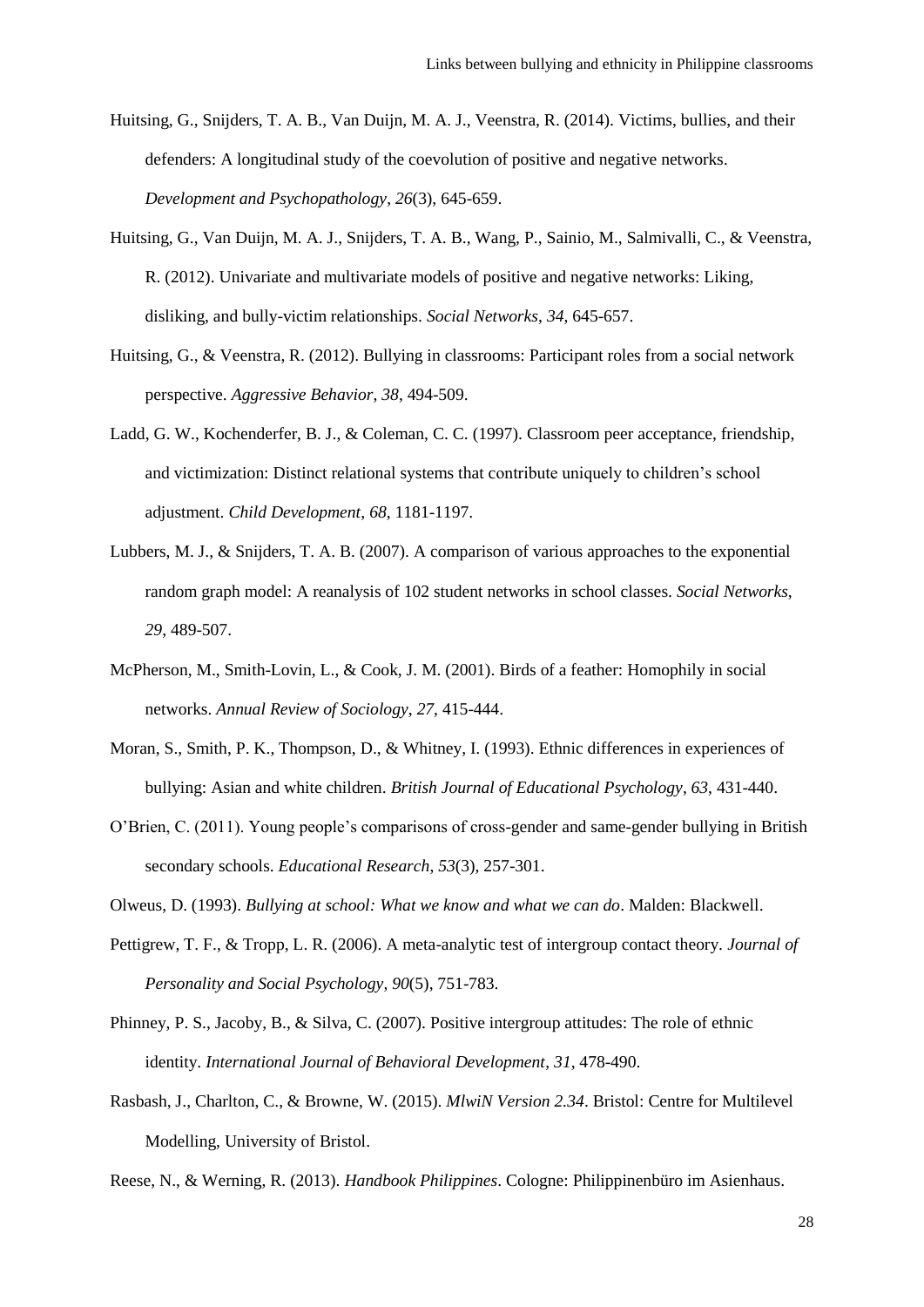- Robins, G., Pattison, P., Kalish, Y., & Lusher, D. (2007). An introduction to exponential random graph (p\*) models for social networks. *Social Networks*, *29*, 173-191.
- Rodil, B. R. (1994). *The minorization of the indigenous communities of Mindanao and the Sulu Archipelago*. Bavao City: AFRIM.
- Sabatier, C. (2008). Ethnic and national identity among second-generation immigrant adolescents in France: The role of social context and family. *Journal of Adolescence*, *31*, 185-205.
- Sainio, M., Veenstra, R., Huitsing, G., & Salmivalli, C. (2011). Victims and their defenders: A dyadic approach. *International Journal of Behavioral Development*, *35*, 144-151.
- Scheithauer, H., Hayer, T., Petermann, F., & Jugert, G. (2006). Physical, verbal, and relational forms of bullying among German students: Age trends, gender differences, and correlates. *Aggressive Behavior*, *32*, 261-275.
- Schulz, H., & Six, B. (1996). How strong is the relationship between prejudice and discrimination? A meta-analytic answer. *International Journal Intercultural Relations*, *20*, 441-462.
- Schumann, L., Craig, W., & Rosu, A. (2013). Minority in the majority: Community ethnicity as a context for racial bullying and victimization. *Journal of Community Psychology*, *41*(8), 959-972.
- Sentse, M., Dijkstra, J. K., Salmivalli, C., & Cillessen, A. H. N. (2013). The dynamics of friendships and victimization in adolescence: A longitudinal social network perspective. *Aggressive Behavior*, *39*, 229-238.
- Sherif, M. (1966). *In common predicament; social psychology of intergroup conflict and cooperation*. Boston, MA: Houghton Mifflin.
- Sijtsema, J. J., Rambaran, A. J., & Ojanen, T. J. (2013) Overt and relational victimization and adolescent friendships: Selection, de-selection, and social influence. *Social Influence*, *8*, 177-195.
- Sijtsema, J. J., Veenstra, R., Lindenberg, S., Salmivalli, C. (2009). Empirical test of bullies' status goals: Assessing direct goals, aggression, and prestige. *Aggressive Behavior*, *35*, 57-67.
- Snijders, T. A. B. (2002). Markov chain monte carlo estimation of exponential random graph models. *Journal of Social Structure*, *3(2)*.
- Tajfel, H. (1970). Experiments in intergroup discrimination. *Scientific American*, *223*, 96-102.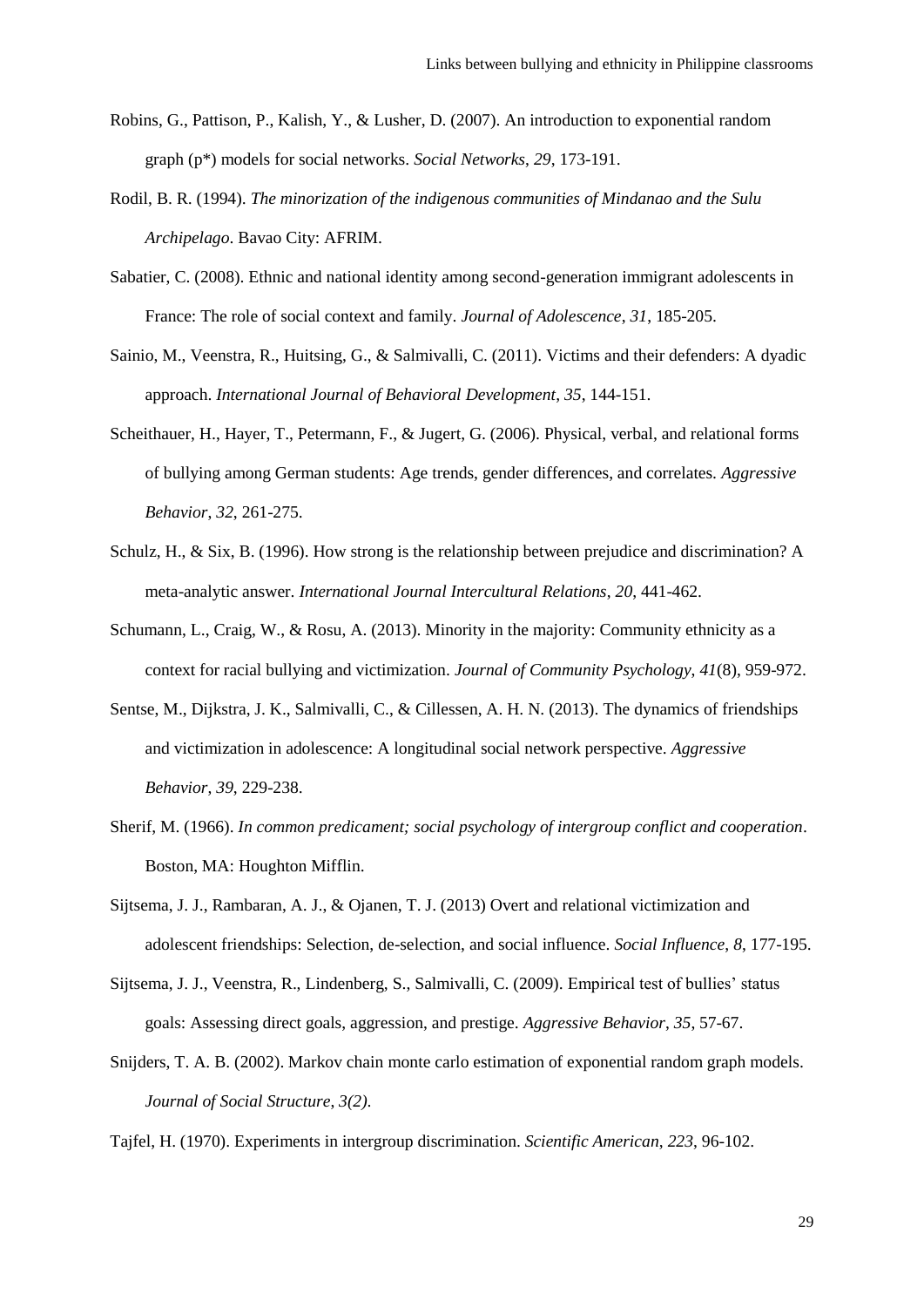- Tajfel, H. (1982). *Social identity and intergroup relations*. Cambridge, MA: Cambridge University Press.
- Tippett, N., Wolke, D., & Platt, L. (2013). Ethnicity and bullying involvement in a national UK youth sample. *Journal of Adolescence*, *36*, 639-649.
- Tolsma, J., Van Deurzen, I., Stark, T. H., & Veenstra, R. (2013). Who is bullying whom in ethnically diverse primary schools? Exploring links between bullying, ethnicity, and ethnic diversity in Dutch primary schools. *Social Networks*, *35*(1), 51-61.
- Veenstra, R., Lindenberg, S., Oldehinkel, A. J., De Winter, A. F., Verhulst, F. C., & Ormel, J. (2005). Bullying and victimization in elementary schools: A comparison of bullies, victims, bully/victims, and uninvolved preadolescents. *Developmental Psychology*, *41*, 672-682.
- Vellema, S., Borras, S. M., & Lara, F. (2011). The agrarian roots of contemporary violent conflict in Mindanao, southern Philippines. *Journal of Agrarian Change*, *11*(3), 298-320.
- Verkuyten, M. (2003). Ethnic in-group bias among minority and majority early adolescents: The perception of negative peer behavior. *British Journal of Developmental Psychology*, *21*, 543-564.
- Verkuyten, M., & Zaremba, K. (2005). Inter-ethnic relations in a changing political context. *Social Psychology Quarterly*, *68*, 375-386.
- Vitoroulis, I., & Vaillancourt, T. (2015). Meta-analytic results of ethnic group differences in peer victimization. *Aggressive Behavior*, *41*, 149-170.
- Wang, P., Robins, G., & Pattison, P. (2009). *PNet. Program for the simulation and estimation of exponential random graph (p\*) models*. [Computer software]. Melbourne, Australia: Department of Psychology, School of Behavioral Science, University of Melbourne.
- Wright, J. C., Giammarino, M., & Parad, H. W. (1986). Social status in small groups: Individual-group similarity and the social misfit. *Journal of Personality and Social Psychology*, *50*, 523-536.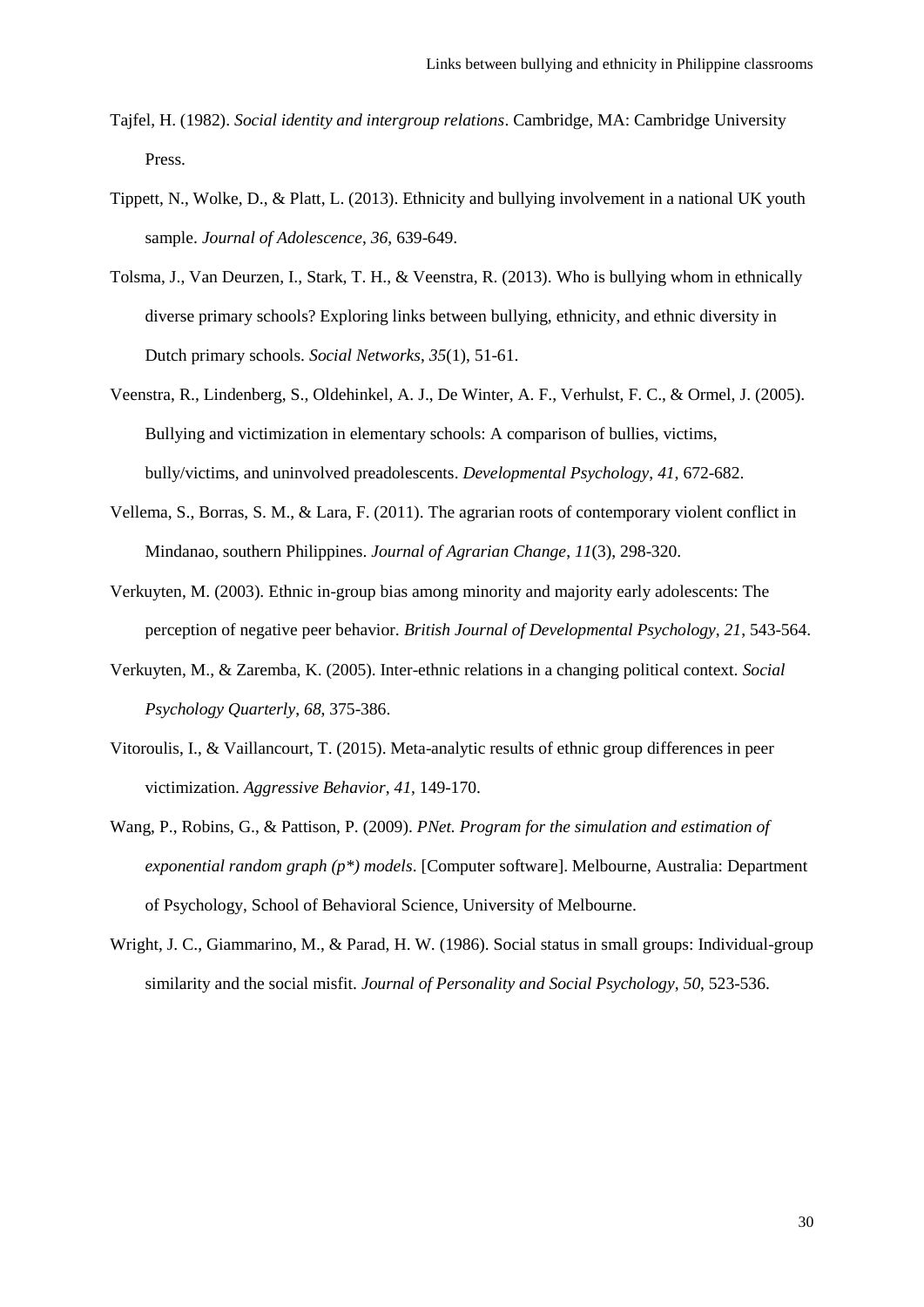# **Appendix 1 – Descriptive statistics per classroom**

*Table 5: Proportional distribution of ethnicity and gender per classroom included in the analyses* 

| Classroom ID | Number of | <b>Ethnicity<sup>a</sup></b>                                         | Societal status                                                           | Gender                  |  |
|--------------|-----------|----------------------------------------------------------------------|---------------------------------------------------------------------------|-------------------------|--|
| number       | students  |                                                                      |                                                                           |                         |  |
| 1121         | 40        | 40.0% Christian<br>50.0% Moro<br>$0.0\%$ IP<br>10.0% missing/other   | 40.0% societal majority<br>50.0% societal minority<br>10.0% missing/other | 72.5% boy<br>27.5% girl |  |
| 1151         | 32        | 3.1% Christian<br>78.1% Moro<br>3.1% IP<br>15.6% missing/other       | 3.1% societal majority<br>81.3% societal minority<br>15.6% missing/other  | 65.6% boy<br>34.4% girl |  |
| 1171         | 58        | 82.8% Christian<br>8.6% Moro<br>8.6% IP<br>0.0% missing/other        | 82.8% societal majority<br>17.2% societal minority<br>0.0% missing/other  | 46.6% boy<br>53.4% girl |  |
| 1181         | 55        | 40.0% Christian<br>9.1% Moro<br>45.5% IP<br>5.5% missing/other       | 40.0% societal majority<br>54.5% societal minority<br>5.5% missing/other  | 47.3% boy<br>52.7% girl |  |
| 1241         | 29        | 24.1% Christian<br>55.2% Moro<br>$0.0\%$ IP<br>20.7% missing/other   | 24.1% societal majority<br>55.2% societal minority<br>20.7% missing/other | 51.7% boy<br>48.3% girl |  |
| 1281         | 42        | 83.3% Christian<br>16.7% Moro<br>$0.0\%$ IP<br>$0.0\%$ missing/other | 83.3% societal majority<br>16.7% societal minority<br>0.0% missing/other  | 52.4% boy<br>47.6% girl |  |
| 1291         | 60        | 70.0% Christian<br>18.3% Moro<br>10.0% IP<br>1.7% missing/other      | 70.0% societal majority<br>28.3% societal minority<br>1.7% missing/other  | 51.7% boy<br>48.3% girl |  |
| 2031         | 61        | 85.2% Christian<br>1.6% Moro<br>3.3% IP<br>9.8% missing/other        | 85.2% societal majority<br>4.9% societal minority<br>9.8% missing/other   | 50.8% boy<br>49.2% girl |  |
| 2051         | 47        | 91.5% Christian<br>$0.0\%$ Moro<br>8.5% IP<br>0.0% missing/other     | 91.5% societal majority<br>8.5% societal minority<br>0.0% missing/other   | 57.4% boy<br>42.6% girl |  |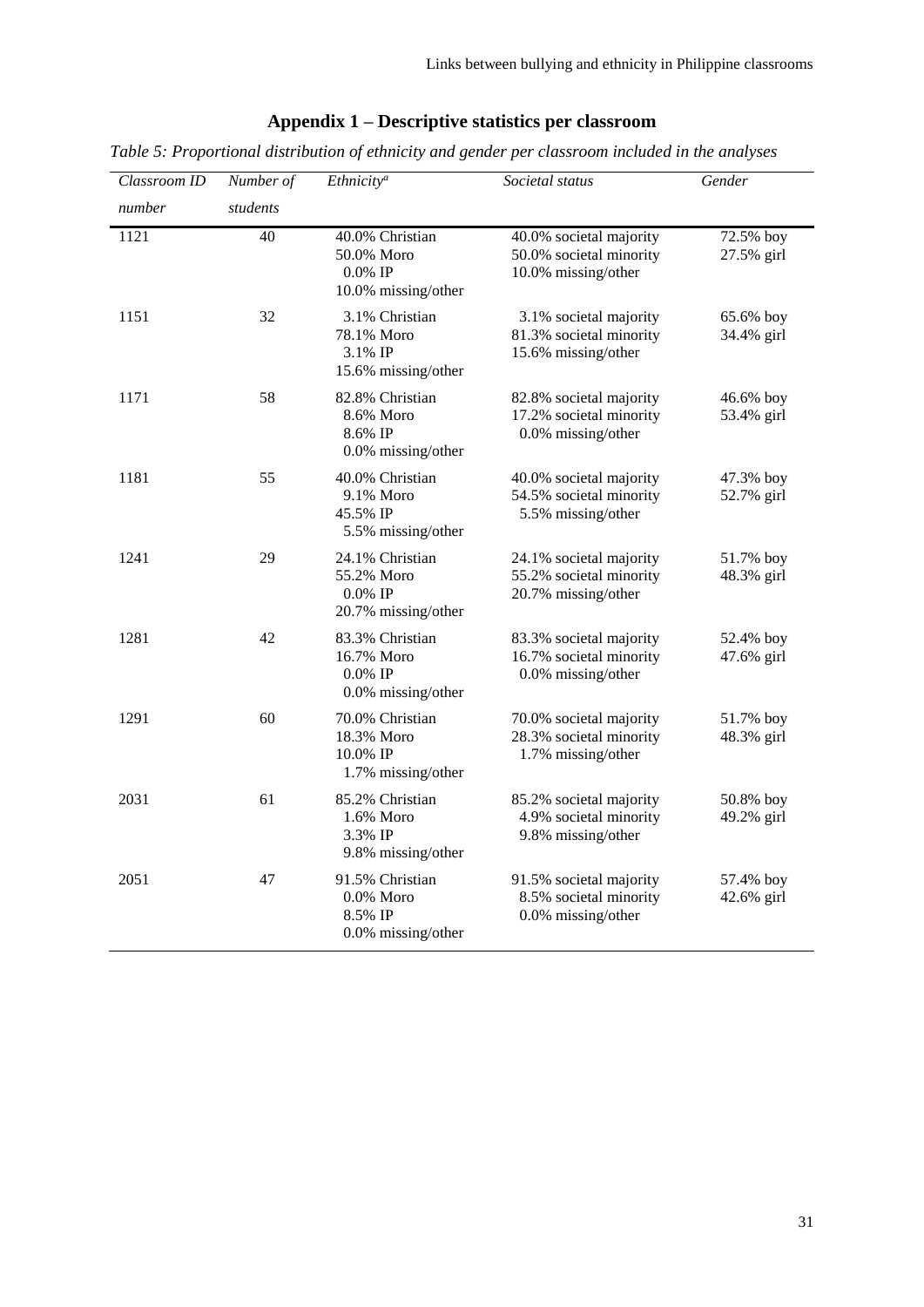|                                                        | 1121         | 1151       | 1171         | 1181         | 1241       | $\overline{1}281$ | 1291         | 2031         | 2051        |
|--------------------------------------------------------|--------------|------------|--------------|--------------|------------|-------------------|--------------|--------------|-------------|
| <b>Network level</b>                                   |              |            |              |              |            |                   |              |              |             |
| Prevalence (density) <sup>a</sup>                      | 108 (6.9%)   | 84 (8.4%)  | $168(5.1\%)$ | 185 (6.2%)   | 68 (8.4%)  | 112 (6.5%)        | 171 (4.8%)   | 88 (2.4%)    | 187 (8.6%)  |
| Ethnic composition <sup>b</sup>                        |              |            |              |              |            |                   |              |              |             |
| Same-ethnic                                            | 41 $(6.3\%)$ | 40 (6.4%)  | 128 (5.4%)   | 68 (6.0%)    | $9(3.0\%)$ | 77 (6.0%)         | $107(5.6\%)$ | 48 (1.8%)    | 161 (8.6%)  |
| Cross-ethnic                                           | 49 (7.7%)    | 13 (12.7%) | 35 (3.5%)    | $107(6.8\%)$ | $9(4.0\%)$ | $35(7.1\%)$       | 58 (3.7%)    | $5(1.6\%)$   | $26(7.6\%)$ |
| Societal status<br>composition <sup>b</sup>            |              |            |              |              |            |                   |              |              |             |
| Minority-Minority                                      | $26(6.5\%)$  | 52 (7.7%)  | $3(3.0\%)$   | 48 (5.3%)    | 7(2.7%)    | $1(2.0\%)$        | $7(2.4\%)$   | $0(0.0\%)$   | $0(0.0\%)$  |
| Minority-Majority                                      | 28 (8.8%)    | $0(0.0\%)$ | $17(3.5\%)$  | 49 (7.4%)    | 3(2.7%)    | $16(6.5\%)$       | 39 (5.5%)    | $4(2.6\%)$   | 21 (12.2%)  |
| Majority-Minority                                      | $21(6.6\%)$  | $1(3.8\%)$ | 17 (3.5%)    | 35 (5.3%)    | $6(5.4\%)$ | 19 (7.8%)         | $15(2.1\%)$  | $1(6.4\%)$   | $5(2.9\%)$  |
| Majority-Majority                                      | 15 (5.9%)    | $0(0.0\%)$ | $126(5.5\%)$ | 42 (8.7%)    | $2(4.1\%)$ | 76 (6.2%)         | 104 (5.9%)   | 48 (1.8%)    | 161 (8.7%)  |
| <b>Individual level</b>                                |              |            |              |              |            |                   |              |              |             |
| Average indegree per<br>child (standard<br>deviation)  | 2.7(2.6)     | 2.6(3.5)   | 2.9(4.2)     | 3.4(4.6)     | 2.3(4.1)   | 2.7(3.2)          | 2.9(2.4)     | 1.4(4.0)     | 4.0(4.8)    |
| Minimum-maximum<br>indegree                            | $0 - 11$     | $0 - 15$   | $0 - 27$     | $0 - 25$     | $0 - 22$   | $0 - 13$          | $0 - 10$     | $0 - 24$     | $0 - 20$    |
| Average outdegree<br>per child (standard<br>deviation) | 2.7(2.2)     | 2.6(2.0)   | 3.0(3.8)     | 3.8(4.0)     | 2.3(1.3)   | 3.6(2.1)          | 2.9(4.5)     | 1.6(1.5)     | 4.8(2.8)    |
| Minimum-maximum<br>outdegree                           | $0 - 11$     | $0-9$      | $0 - 20$     | $0 - 21$     | $0-6$      | $0 - 8$           | $0 - 24$     | $0 - 5$      | $0 - 10$    |
| Sinks <sup>c</sup>                                     | $1(2.5\%)$   | $1(3.1\%)$ | $3(5.2\%)$   | $4(7.3\%)$   | $2(6.9\%)$ | $1(2.4\%)$        | $5(8.3\%)$   | $6(9.8\%)$   | $2(4.3\%)$  |
| Sources <sup>c</sup>                                   | $8(20.0\%)$  | 11 (34.4%) | $9(15.5\%)$  | $9(16.4\%)$  | 5(17.2%)   | $9(21.4\%)$       | 13 (21.6%)   | $19(31.1\%)$ | $9(19.1\%)$ |
| Isolates <sup>c</sup>                                  | $0(0.0\%)$   | $0(0.0\%)$ | $4(6.9\%)$   | $2(3.6\%)$   | $0(0.0\%)$ | $2(4.8\%)$        | $3(5.0\%)$   | $10(16.4\%)$ | $0(0.0\%)$  |
| Bully-victims <sup>c</sup>                             | 31(77.5)     | 20 (62.5%) | 40 (69.0%)   | 34 (61.8%)   | 22 (75.9%) | 19 (45.2%)        | 37 (61.7%)   | 20 (32.8%)   | 28 (59.6%)  |

*Table 6: Descriptive statistics for networks of bullying from the perspective of the victim per classroom*

ن م The percentages are relative to the total number of possible nominations. *Sinks* are actors with zero out-ties and at least one in-tie; *Sources* are actors with at least one out-tie and zero in-ties; *Isolates* are actors with zero in-ties and zero out-ties; *Bully-victims* are actors with at least

one in- and out-tie.

Links between bullying and ethnicity in Philippine classrooms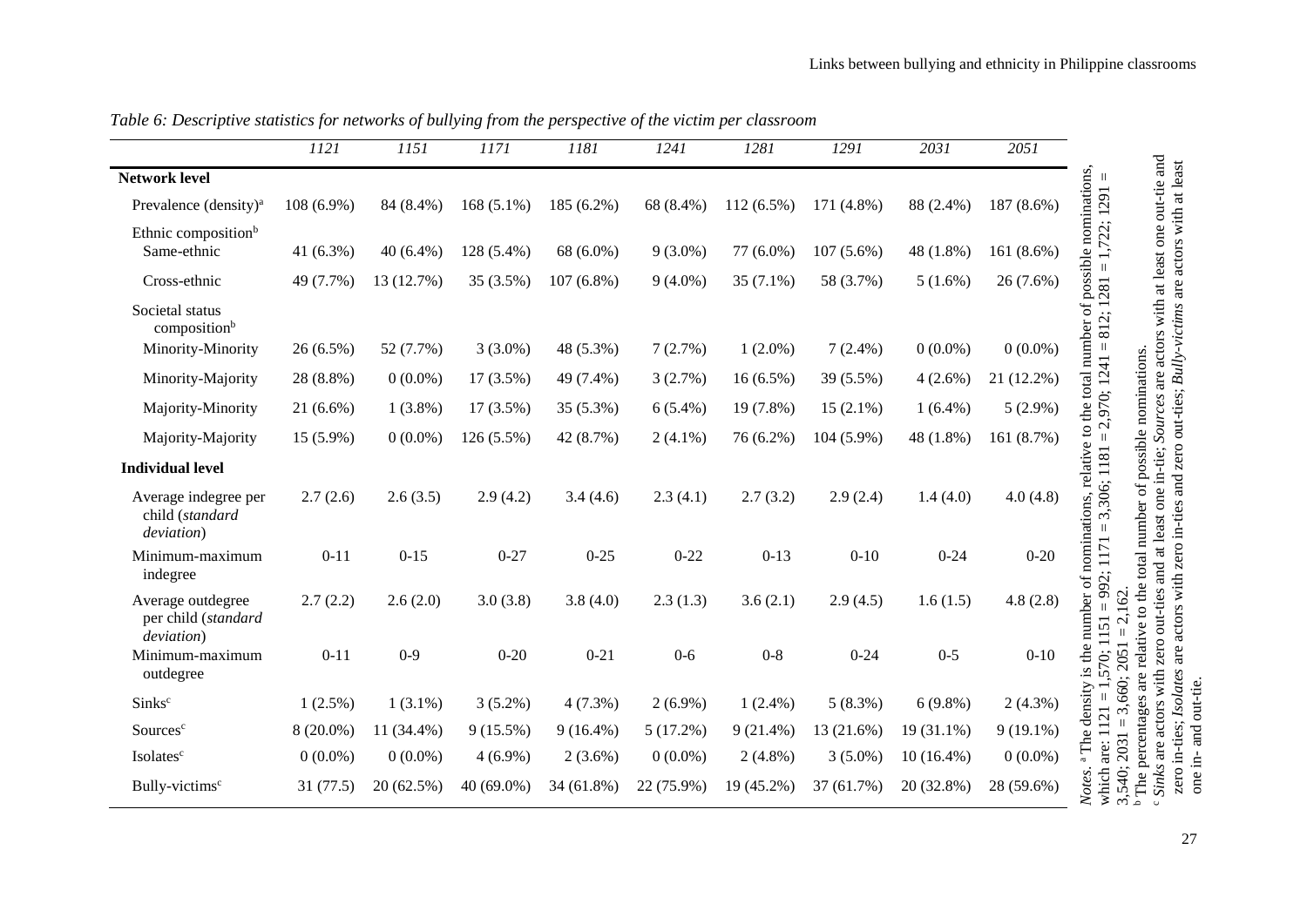|                                                        | 1121       | 1151        | 1171         | 1181         | 1241        | 1281        | 1291        | 2031       | 2051         |
|--------------------------------------------------------|------------|-------------|--------------|--------------|-------------|-------------|-------------|------------|--------------|
| <b>Network level</b>                                   |            |             |              |              |             |             |             |            |              |
| Prevalence (density) <sup>a</sup>                      | 105(6.7%)  | 43 (4.3%)   | 218 (6.5%)   | $125(4.2\%)$ | 69 (8.5%)   | 54 (3.1%)   | 169 (4.8%)  | 85 (2.3%)  | 135 (6.2%)   |
| Ethnic composition <sup>b</sup><br>Same-ethnic         | 42 (6.4%)  | 31 (4.9%)   | $167(7.1\%)$ | 51 (4.5%)    | 13 (4.3%)   | 45 (3.5%    | 92 (4.8%)   | 68 (2.5%)  | $112(6.0\%)$ |
| Cross-ethnic                                           | 41 (6.4%)  | $2(4.9\%)$  | 51 (5.0%)    | 68 (4.3%)    | $8(3.6\%)$  | 24 (4.9%)   | 67(4.3%)    | $4(1.3\%)$ | 22 (6.4%)    |
| Societal status<br>composition <sup>b</sup>            |            |             |              |              |             |             |             |            |              |
| Minority-Minority                                      | 33 (8.3%)  | 32 (4.7%)   | $3(3.0\%)$   | 42 (4.7%)    | $8(3.1\%)$  | $1(2.0\%)$  | $9(3.0\%)$  | $0(0.0\%)$ | $0(0.0\%)$   |
| Minority-Majority                                      | 22 (6.9%)  | $1(3.8\%)$  | 17 (3.5%)    | 30 (4.5%)    | $4(3.6\%)$  | 17 (6.9%)   | 25 (3.5%)   | $4(2.6\%)$ | $10(5.8\%)$  |
| Majority-Minority                                      | 19 (5.9%)  | $0(0.0\%)$  | 32 (6.7%)    | 18 (2.7%)    | $4(3.6\%)$  | $7(2.9\%)$  | 39 (5.5%)   | $0(0.0\%)$ | $12(7.0\%)$  |
| Majority-Majority                                      | 9(3.5%)    | $0(0.0\%)$  | 166 (7.2%)   | 29 (6.0%)    | $5(10.2\%)$ | 44 (3.6%)   | 87 (4.9%)   | 68 (2.5%)  | $112(6.1\%)$ |
| <b>Individual level</b>                                |            |             |              |              |             |             |             |            |              |
| Average indegree per<br>child (standard<br>deviation)  | 2.6(2.2)   | 1.3(1.0)    | 3.8(2.4)     | 2.3(1.8)     | 2.4(3.3)    | 1.3(1.7)    | 2.8(2.4)    | 1.4(1.7)   | 2.9(3.1)     |
| Minimum-maximum<br>indegree                            | $0 - 10$   | $0 - 4$     | $0 - 11$     | $0 - 9$      | $0 - 16$    | $0 - 8$     | $0 - 11$    | $0 - 7$    | $0 - 13$     |
| Average outdegree<br>per child (standard<br>deviation) | 2.6(2.1)   | 1.3(4.3)    | 3.9(3.6)     | 2.5(3.7)     | 2.4(1.7)    | 1.7(1.9)    | 2.9(2.6)    | 1.6(1.7)   | 3.5(2.9)     |
| Minimum-maximum<br>outdegree                           | $0 - 8$    | $0 - 24$    | $0 - 18$     | $0 - 15$     | $0 - 7$     | $0 - 6$     | $0 - 10$    | $0 - 5$    | $0 - 10$     |
| Sinks <sup>c</sup>                                     | $2(5.0\%)$ | 21 (65.6%)  | $7(12.1\%)$  | $16(29.1\%)$ | 4(13.8%)    | $9(21.4\%)$ | $6(10.0\%)$ | 14 (23.0%) | $4(8.5\%)$   |
| Sources <sup>c</sup>                                   | 7(17.5%)   | $1(3.1\%)$  | 1(1.7%)      | $5(9.1\%)$   | 5(17.2%)    | 8 (19.0%)   | $6(10.0\%)$ | 12 (19.7%) | $4(8.5\%)$   |
| Isolates <sup>c</sup>                                  | $0(0.0\%)$ | $3(9.4\%)$  | $4(6.9\%)$   | $1(1.8\%)$   | $0(0.0\%)$  | $4(9.5\%)$  | $0(0.0\%)$  | 11 (18.0%) | $3(6.4\%)$   |
| Bully-victims <sup>c</sup>                             | 31 (77.5%) | $7(21.9\%)$ | 44 (75.9%)   | 27 (49.1%)   | 20 (69.0%)  | 10 (23.8%)  | 46 (76.7%)  | 18 (29.5%) | 28 (59.6%)   |

*Table 7: Descriptive statistics for networks of bullying from the perspective of the bully per classroom*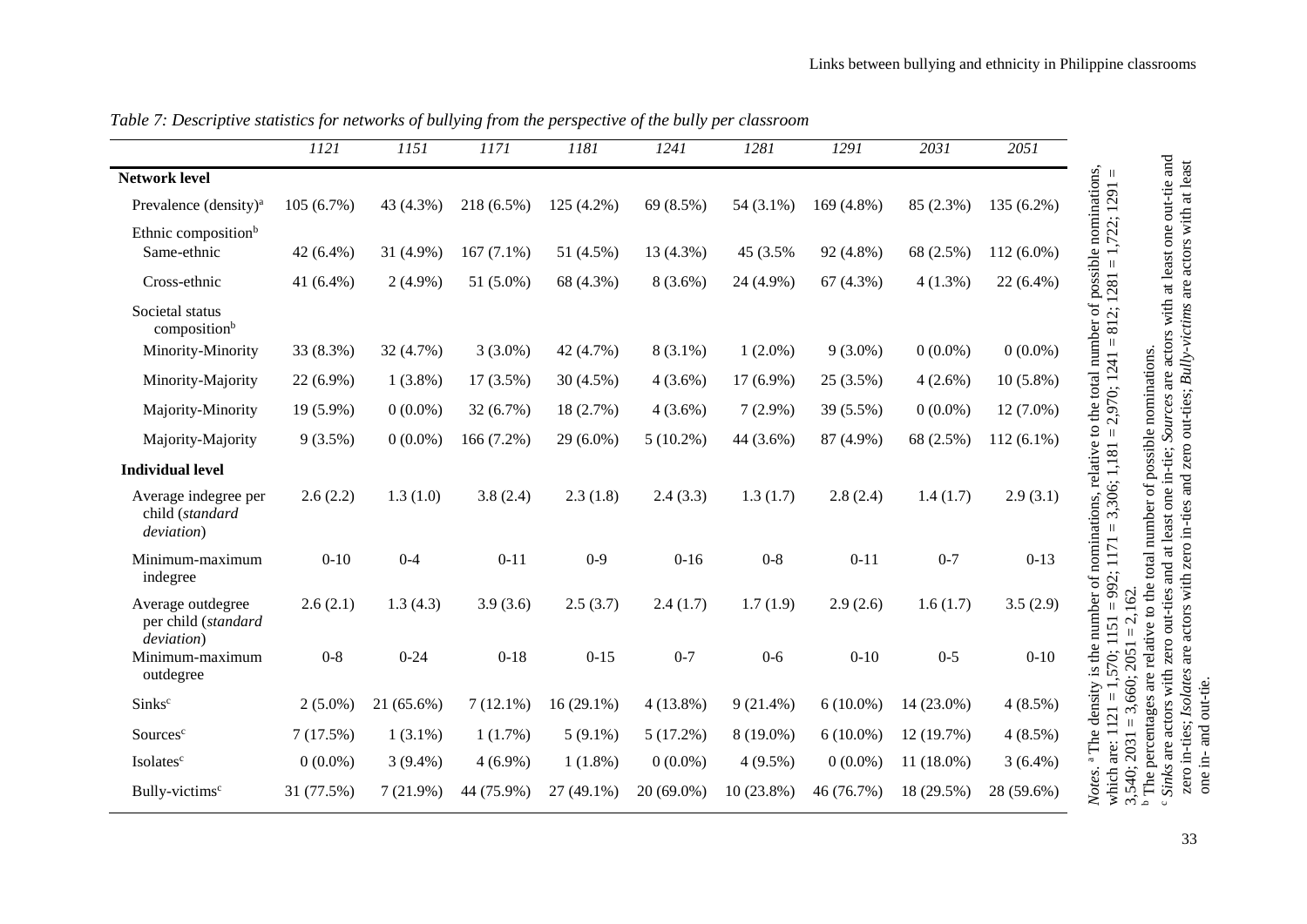|      | Self-reported victim <sup>b</sup> | Nominated bully <sup>b</sup> | Self-reported bullyb | Nominated victim <sup>b</sup> |
|------|-----------------------------------|------------------------------|----------------------|-------------------------------|
| 1121 | 100.0% Christian                  | 75.0% Christian              | 93.8% Christian      | 68.8% Christian               |
|      | 95.0% Moro                        | 85.0%Moro                    | 95.0% Moro           | 100.0% Moro                   |
|      | n.a. IP                           | n.a. IP                      | n.a. IP              | n.a. IP                       |
| 1151 | 100.0% Christian                  | 0.0% Christian               | 0.0% Christian       | 100.0% Christian              |
|      | 100.0% Moro                       | 64.0% Moro                   | 28.0% Moro           | 84.0% Moro                    |
|      | 100.0% IP                         | 100.0% IP                    | $0.0\%$ IP           | 100.0% IP                     |
| 1171 | 83.3% Christian                   | 79.2% Christian              | 81.3% Christian      | 93.8% Christian               |
|      | 100.0% Moro                       | 80.0% Moro                   | 60.0% Moro           | 60.0% Moro                    |
|      | 80.0% IP                          | 60.0% IP                     | 40.0% IP             | 100.0% IP                     |
| 1181 | 81.8% Christian                   | 86.4% Christian              | 59.1% Christian      | 90.1% Christian               |
|      | 100.0% Moro                       | 60.0% Moro                   | 40.0% Moro           | 100.0% Moro                   |
|      | 72.0% IP                          | 68.0% IP                     | 64.0% IP             | 84.0% IP                      |
| 1241 | 100.0% Christian                  | 71.4% Christian              | 100.0% Christian     | 85.7% Christian               |
|      | 93.8% Moro                        | 81.3% Moro                   | 81.3% Moro           | 81.3% Moro                    |
|      | n.a. IP                           | n.a. IP                      | n.a. IP              | n.a. IP                       |
| 1281 | 65.7% Christian                   | 68.6% Christian              | 37.1% Christian      | 57.1% Christian               |
|      | 71.4% Moro                        | 71.4% Moro                   | 71.4% Moro           | 57.1% Moro                    |
|      | n.a. IP                           | n.a. IP                      | n.a. IP              | n.a. IP                       |
| 1291 | 85.7% Christian                   | 76.2% Christian              | 85.7% Christian      | 92.9% Christian               |
|      | 81.8% Moro                        | 63.6% Moro                   | 81.8% Moro           | 72.7% Moro                    |
|      | 66.7% IP                          | 66.7% IP                     | 100.0% IP            | 100.0% IP                     |
| 2031 | 61.5% Christian                   | 44.2% Christian              | 50.0% Christian      | 59.6% Christian               |
|      | 0.0% Moro                         | 100.0% Moro                  | 100.0% Moro          | 0.0% Moro                     |
|      | 100.0% IP                         | $0.0\%$ IP                   | 50.0% IP             | $0.0\%$ IP                    |
| 2051 | 76.7% Christian                   | 81.4% Christian              | 67.4% Christian      | 79.1% Christian               |
|      | n.a. Moro                         | n.a. Moro                    | n.a. Moro            | n.a. Moro                     |
|      | 100.0% IP                         | 75.0% IP                     | 75.0% IP             | 75.0% IP                      |

*Table 8: Distribution of the prevalence of victims and bullies across ethnic groups per classroom<sup>a</sup>*

*Note.* <sup>a</sup> The percentages are relative to the total number of children from the specific ethnic group in the

classroom.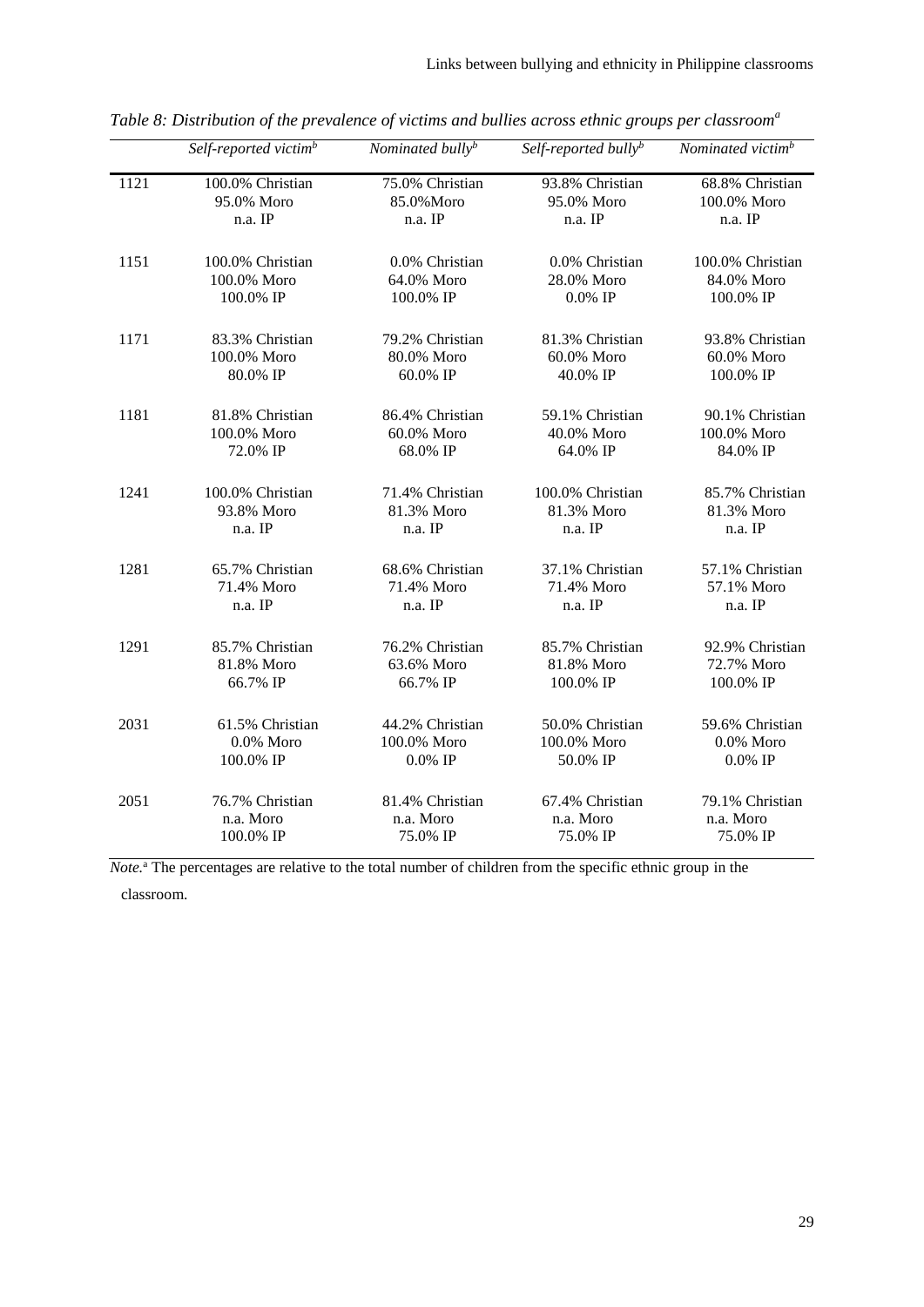| Parameter                 | 1121             | 1151           | 1171           | 1181           | 1241            | 1281             | 1291             | 2031           | 2051             |
|---------------------------|------------------|----------------|----------------|----------------|-----------------|------------------|------------------|----------------|------------------|
| <b>Dyadic covariates</b>  |                  |                |                |                |                 |                  |                  |                |                  |
|                           |                  |                |                |                |                 |                  |                  |                |                  |
| Minority-minority         | Ref.             |                |                |                |                 |                  |                  |                |                  |
| Minority-majority         | .16(.17)         | $-1.30(1.18)$  | $-.02(.70)$    | $-.16(.10)$    | .26(.40)        | 1.59(1.13)       | $-.25(.14)$      | $-.27(.49)$    | 3.16(2.02)       |
| Majority-minority         | $-.06(.17)$      | $-3.43(3.06)$  | 0.37(0.68)     | $-.07(.09)$    | $-.96(.55)$     | 1.37(1.11)       | .08(.13)         | .28(.39)       | 3.48(2.00)       |
| Majority-majority         | $-.10(.22)$      | 4.73(3.05)     | .09(.61)       | .23(.11)       | .70(.50)        | 1.64(1.09)       | .18(.10)         | $-.02(.31)$    | 3.36(2.00)       |
| <b>Actor covariates</b>   |                  |                |                |                |                 |                  |                  |                |                  |
| Ego gender                | .06(.24)         | .13(.21)       | $.33(.16)*$    | $-.11(.12)$    | .73(.41)        | $-.76(.27)$ **   | $-.38(.16)*$     | $-.46(.23)*$   | $-.03(.18)$      |
| Alter gender              | $-.42(.24)$      | .07(0.13)      | $-.73(.20)$    | $-.48(.13)**$  | $-.91(.36)*$    | $-.74(.23)$ **   | $-.37(.15)*$     | $-.60(.26)$ *  | $-.15(.10)$      |
| Ego popularity            | .25(1.82)        | 1.12(.97)      | .50(.55)       | $.73(.24)$ **  | $-4.04(2.33)$   | .55(.73)         | .47(.45)         | $-1.37(2.09)$  | .29(.52)         |
| Alter popularity          | $2.97(1.27)^{*}$ | 1.12(0.97)     | .19(.20)       | $-.11(.39)$    | $5.35(1.41)$ ** | .08(.50)         | $-.45(.49)$      | 0.04(1.13)     | .11(.29)         |
| Ego friendship            | $8.70(2.57)$ **  | 1.68(1.04)     | .07(0.43)      | $1.31(.41)$ ** | $-.79(3.13)$    | $12.23(2.65)$ ** | $3.86(1.72)^{*}$ | 5.72(2.91)     | $12.10(1.93)$ ** |
| Alter friendship          | 1.59(1.94)       | $-.03(.74)$    | $-.63(.41)$    | $-.01(.50)$    | $7.39(3.09)*$   | $3.85(1.54)$ *   | .32(.45)         | $-1.30(2.06)$  | $3.12(0.97)$ **  |
| <b>Structural effects</b> |                  |                |                |                |                 |                  |                  |                |                  |
| In-ties spread            | $.78(.25)$ **    | $1.00(.27)$ ** | .27(.21)       | $1.30(.24)$ ** | .04(0.35)       | $.84(.28)$ **    | $.55(.20)$ **    | $1.23(.27)$ ** | $1.10(.23)$ **   |
| Shared in-ties            | .09(.06)         | $.22(.05)$ **  |                | $.10(.02)$ **  | $-.61(.28)$ *   | $-.35(.14)*$     | .04(.07)         | $-.21(.20)$    | $-.28(.08)$ **   |
| Isolates                  |                  |                |                | 1.18(.69)      |                 | $2.43(.96)*$     | 1.12(.76)        | 1.33(0.69)     |                  |
| Sinks                     | $-1.73(1.03)$    | $-.77(1.18)$   | $1.43(.59)$ *  | $1.15(.54)$ *  | .39(1.27)       | $3.25(.85)$ **   | 1.12(0.60)       | .82(.69)       | $3.72(.78)$ **   |
| Multiple two-paths        | $-.05(.06)$      | .02(.03)       |                | $-.09(.03)$ ** | $.31(.09)$ **   | $-.10(.05)$      | $-.06(.03)$      | $-.29(.10)**$  | $-.07(.03)*$     |
| $In-2-star$               |                  | $.16(.02)$ **  | $.10(0.01)$ ** |                |                 |                  | $.08(.01)$ **    |                |                  |
| Transitive triangles      |                  |                |                | $.53(.12)$ **  |                 |                  | $.46(.13)$ **    | $.91(.24)$ **  |                  |

# **Appendix 2 – ERGM analyses per classroom**

*Table 9: Exponential Random Graph Models for bullying from the perspective of the victim per classroom: estimate (standard error)*

*Note*. \* *p* < .05; \*\* *p* < .01.